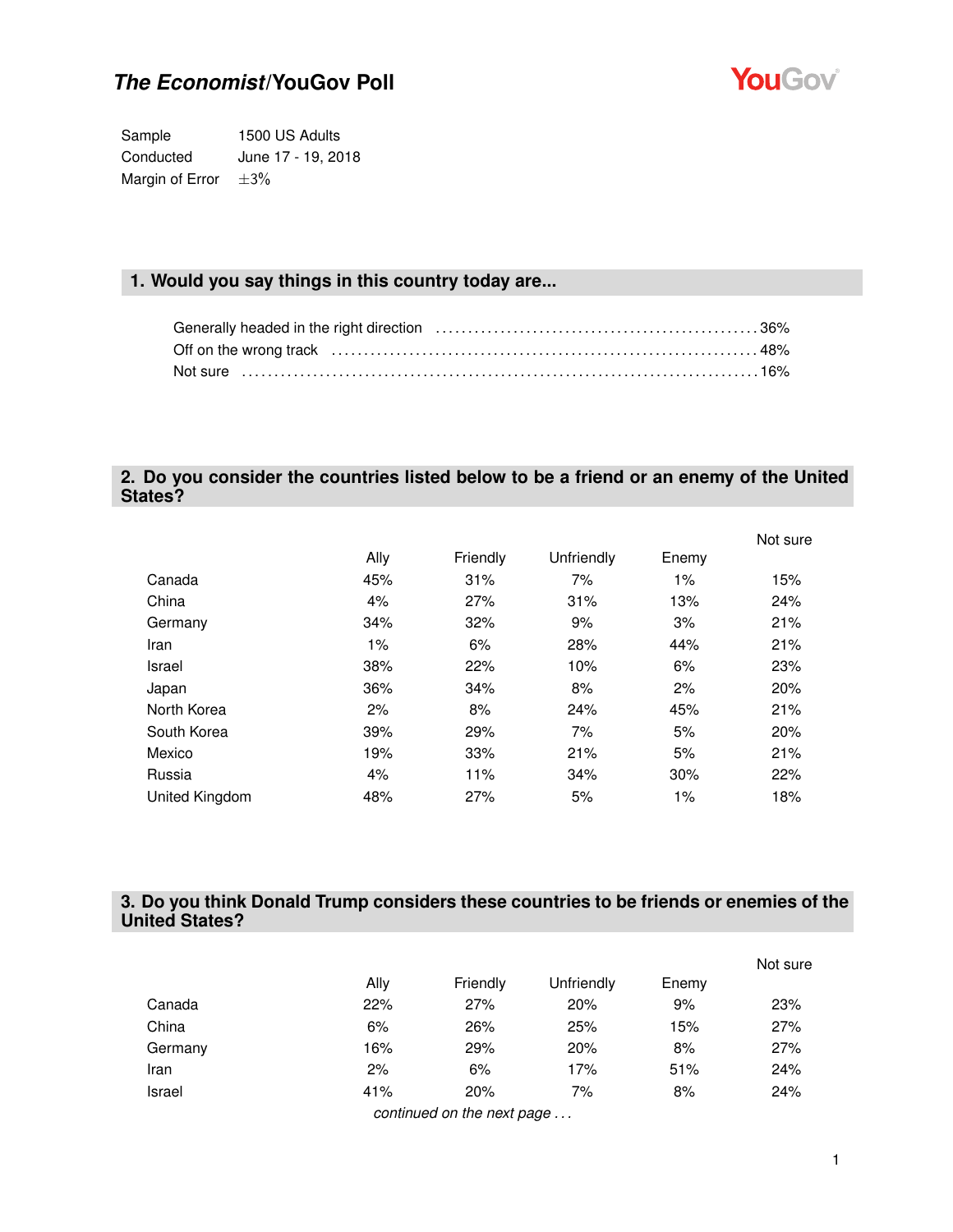

### *continued from previous page*

|                | Ally | Friendly | Unfriendly | Enemy | Not sure |
|----------------|------|----------|------------|-------|----------|
| Japan          | 24%  | 31%      | 10%        | 8%    | 27%      |
| North Korea    | 7%   | 23%      | 19%        | 26%   | 25%      |
| South Korea    | 26%  | 33%      | 8%         | 7%    | 25%      |
| Mexico         | 6%   | 19%      | 31%        | 22%   | 22%      |
| Russia         | 13%  | 28%      | 21%        | 11%   | 27%      |
| United Kingdom | 27%  | 27%      | 14%        | 7%    | 25%      |

### **4. Do you have a favorable or an unfavorable opinion of the following world leaders?**

|                        | Very<br>favorable | Somewhat<br>favorable | Somewhat<br>unfavorable | Very<br>unfavorable | Don't know |
|------------------------|-------------------|-----------------------|-------------------------|---------------------|------------|
| Justin Trudeau         | 28%               | 24%                   | 15%                     | 9%                  | 24%        |
| Xi Jinping             | 5%                | 17%                   | 28%                     | 14%                 | 36%        |
| <b>Emmanuel Macron</b> | 15%               | 21%                   | 12%                     | 6%                  | 46%        |
| Angela Merkel          | 21%               | 26%                   | 14%                     | 9%                  | 30%        |
| Enrique Pena Nieto     | 10%               | 23%                   | 19%                     | 12%                 | 35%        |
| <b>Vladimir Putin</b>  | 4%                | 10%                   | 25%                     | 43%                 | 19%        |
| Theresa May            | 19%               | 32%                   | 12%                     | 6%                  | 31%        |
| Kim Jong-un            | 3%                | 6%                    | 17%                     | 55%                 | 19%        |

### **5. Would you say Kim Jong-un is a strong or a weak leader?**

### **6. Do you think Kim Jong-un is an honorable man or not?**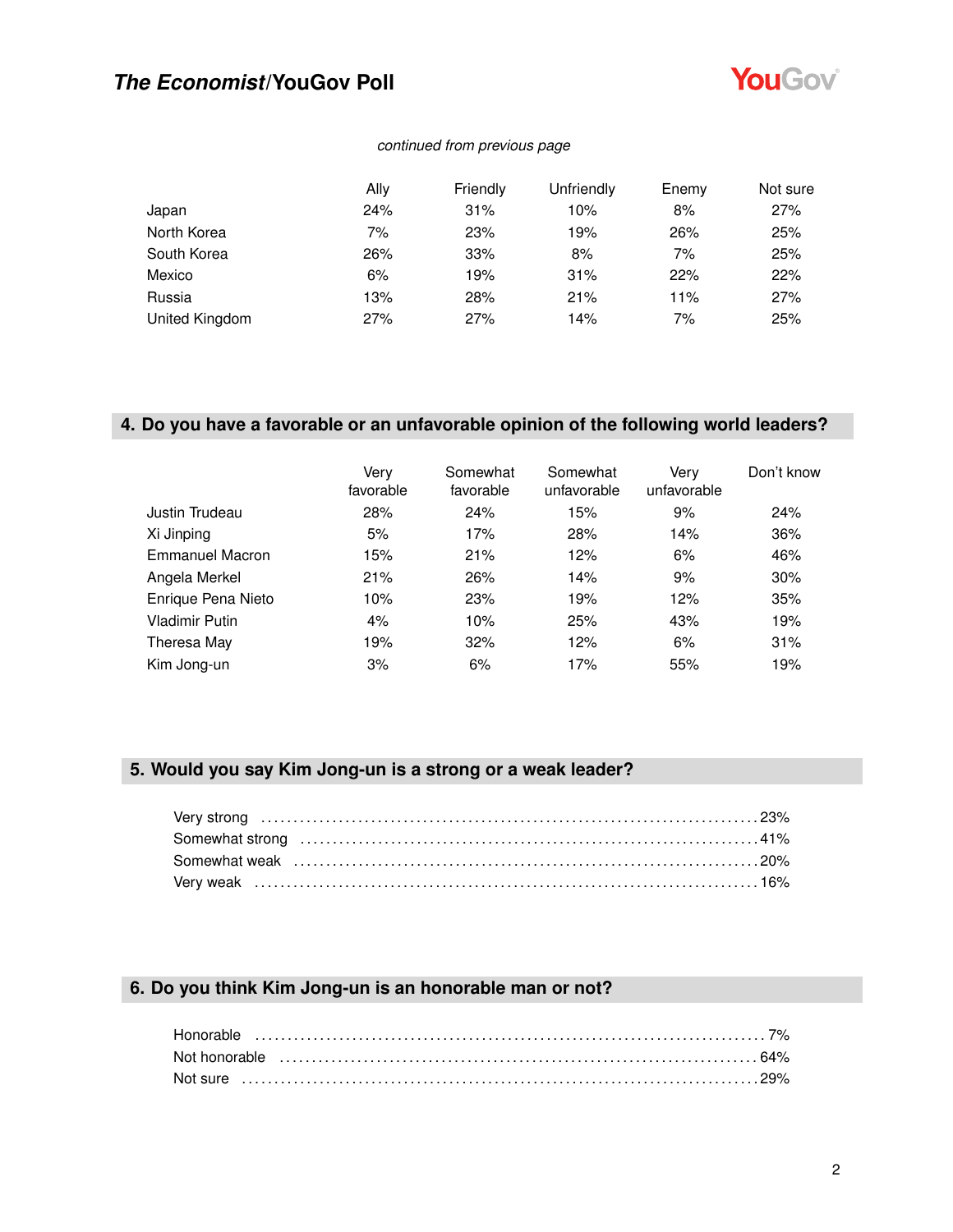

### **7. Do you approve or disapprove of the way Donald Trump is handling North Korea?**

### **8. How serious a threat do you think North Korea's nuclear program poses to the United States?**

| An immediate and serious threat to the U.S. (a) contain and contained and series are also asset as a series an                                                                                                                 |  |
|--------------------------------------------------------------------------------------------------------------------------------------------------------------------------------------------------------------------------------|--|
| A somewhat serious threat to the U.S. (a) match contain the content of the 40%                                                                                                                                                 |  |
| A minor threat to the U.S. (a) contain the control of the U.S. (19% of the control of the U.S. (19%)                                                                                                                           |  |
| Not a threat to the U.S. (a) and the content of the U.S. (a) and the content of the content of the U.S. (a) and the U.S. (a) and the U.S. (a) and the U.S. (a) and the U.S. (a) and the U.S. (a) and the U.S. (a) and the U.S. |  |
| Not sure ………………………………………………………………………………15%                                                                                                                                                                                     |  |

### **9. How much, if anything, have you heard in the news recently about Donald Trump meeting with Kim Jong-un in Singapore?**

### **10. Do you think the meeting between Donald Trump and Kim Jong-un was successful or unsuccessful?**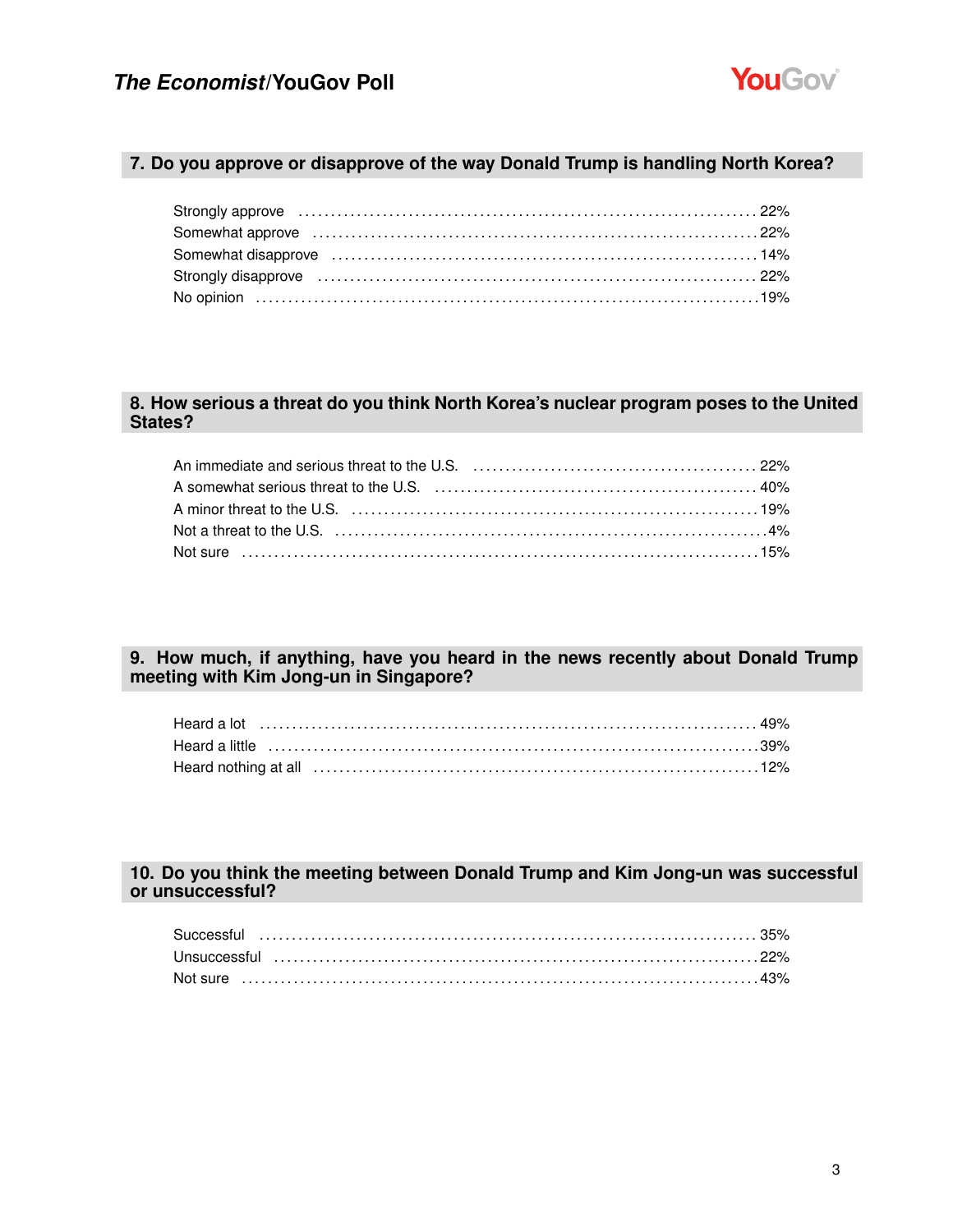

### 11. Do you think Donald Trump got what he wanted from the summit?

| Not sure ……………………………………………………………………………………41% |  |
|----------------------------------------------|--|

### 12. Do you think North Korea got what it wanted from the summit?

|  |  |  |  |  |  |  |  |  |  |  |  |  |  | Not sure ……………………………………………………………………………………47% |
|--|--|--|--|--|--|--|--|--|--|--|--|--|--|----------------------------------------------|

### 13. Which side do you think got more out of the summit?

### 14. Do you think North Korea agreed to give up nuclear weapons?

| Yes |  |  |  |  |
|-----|--|--|--|--|
| No  |  |  |  |  |
|     |  |  |  |  |

#### 15. Do you think North Korea agreed to give up anything?

Asked of those who think North Korea did not agree to give up nuclear weapons or aren't sure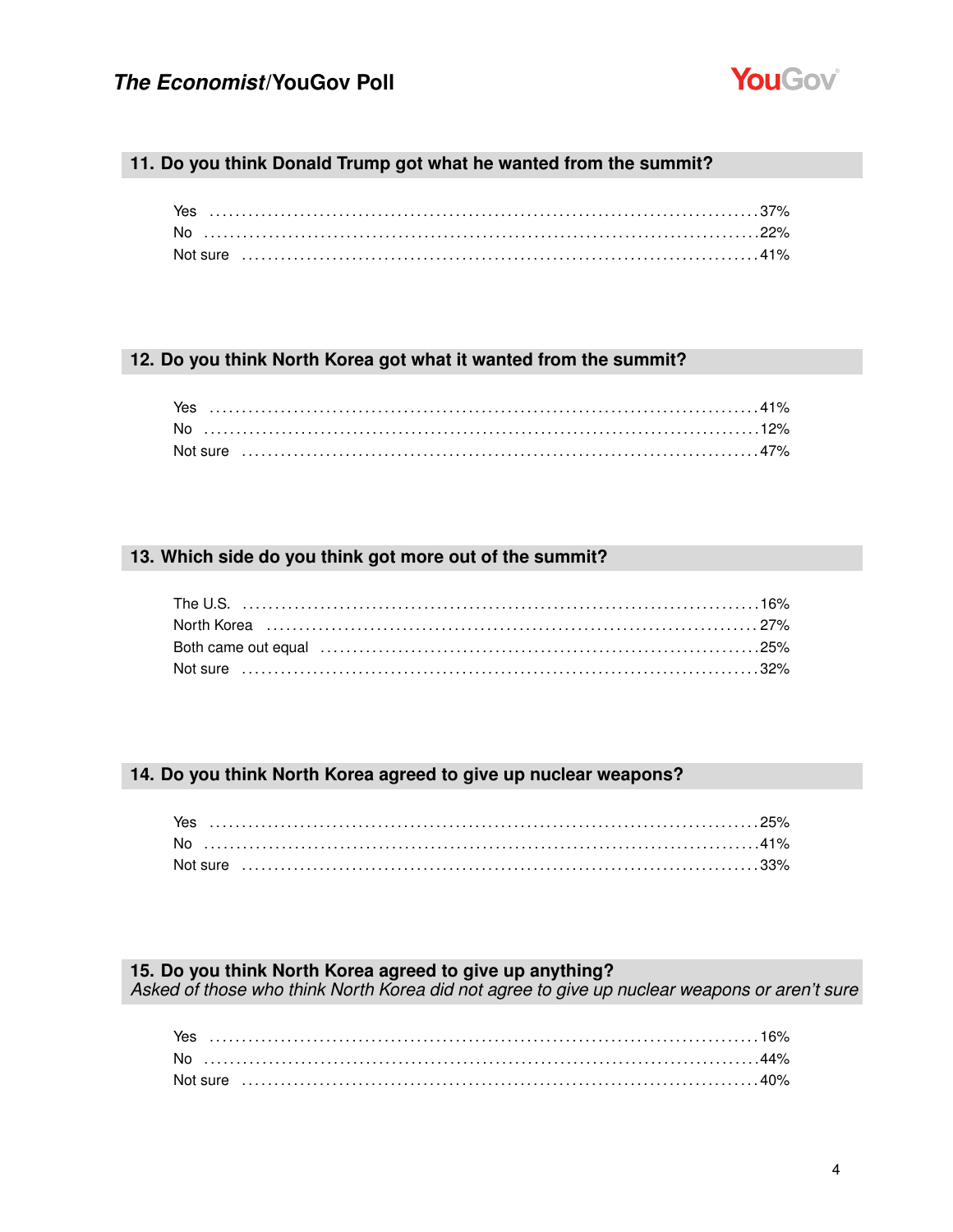

#### **16. Do you think that the meeting between Donald Trump and Kim Jong-un was an important step toward real peace between North Korea and the United States, or do you think it was mainly for show?**

### **17. Is the deal Donald Trump negotiated with North Korea better or worse than the deal Barack Obama negotiated with Iran?**

| North Korea deal better (all accordination of the control of the control of the control of the control of the |  |
|---------------------------------------------------------------------------------------------------------------|--|
|                                                                                                               |  |
|                                                                                                               |  |
|                                                                                                               |  |
|                                                                                                               |  |

### **18. Do you approve or disapprove of the decision to stop joint military exercises with South Korea as a way to encourage North Korea to remain negotiating?**

| Somewhat approve increases in the contract of the state of the state of the state of the state of the state of |  |
|----------------------------------------------------------------------------------------------------------------|--|
|                                                                                                                |  |
|                                                                                                                |  |
|                                                                                                                |  |

### **19. In general, do you think immigration has made the U.S. better off or worse off, or has it not made much difference?**

| Hasn't made much difference (a) contain and the container and the Hasn't made much difference (a) and the Hasn't metal and the Hasn't model. |  |
|----------------------------------------------------------------------------------------------------------------------------------------------|--|
|                                                                                                                                              |  |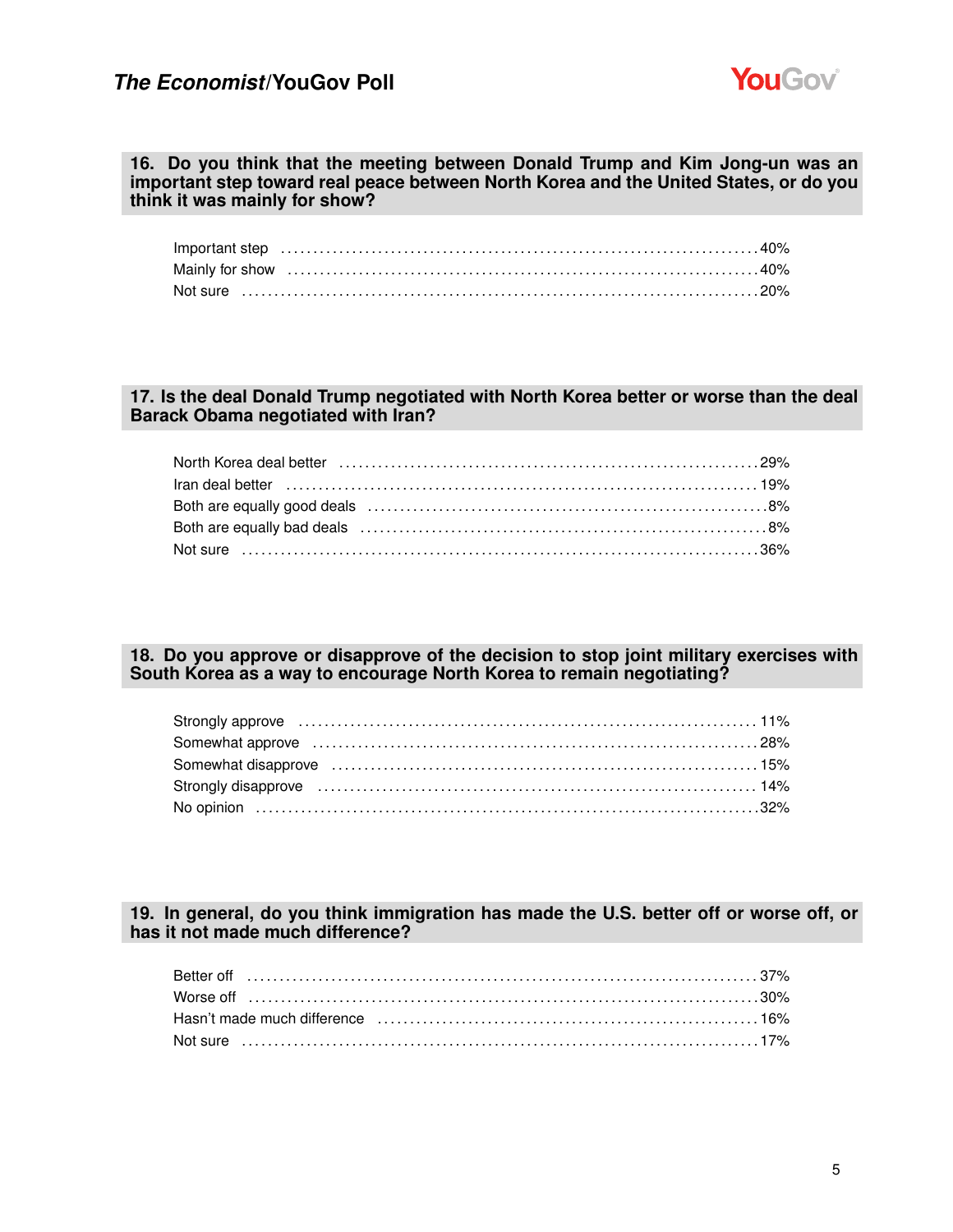

#### **20. Do you think the federal government should increase or decrease the level of LEGAL immigration into the United States, or leave the level the same?**

### **21. How serious a problem is illegal immigration in the U.S. as a whole?**

### **22. How serious a problem is illegal immigration in your LOCAL community?**

### **23. Do you personally know anyone who is an illegal immigrant?**

| Yes |  |  |  |  |  |  |  |  |  |  |  |  |  |  |  |  |  |  |  |
|-----|--|--|--|--|--|--|--|--|--|--|--|--|--|--|--|--|--|--|--|
| No. |  |  |  |  |  |  |  |  |  |  |  |  |  |  |  |  |  |  |  |
|     |  |  |  |  |  |  |  |  |  |  |  |  |  |  |  |  |  |  |  |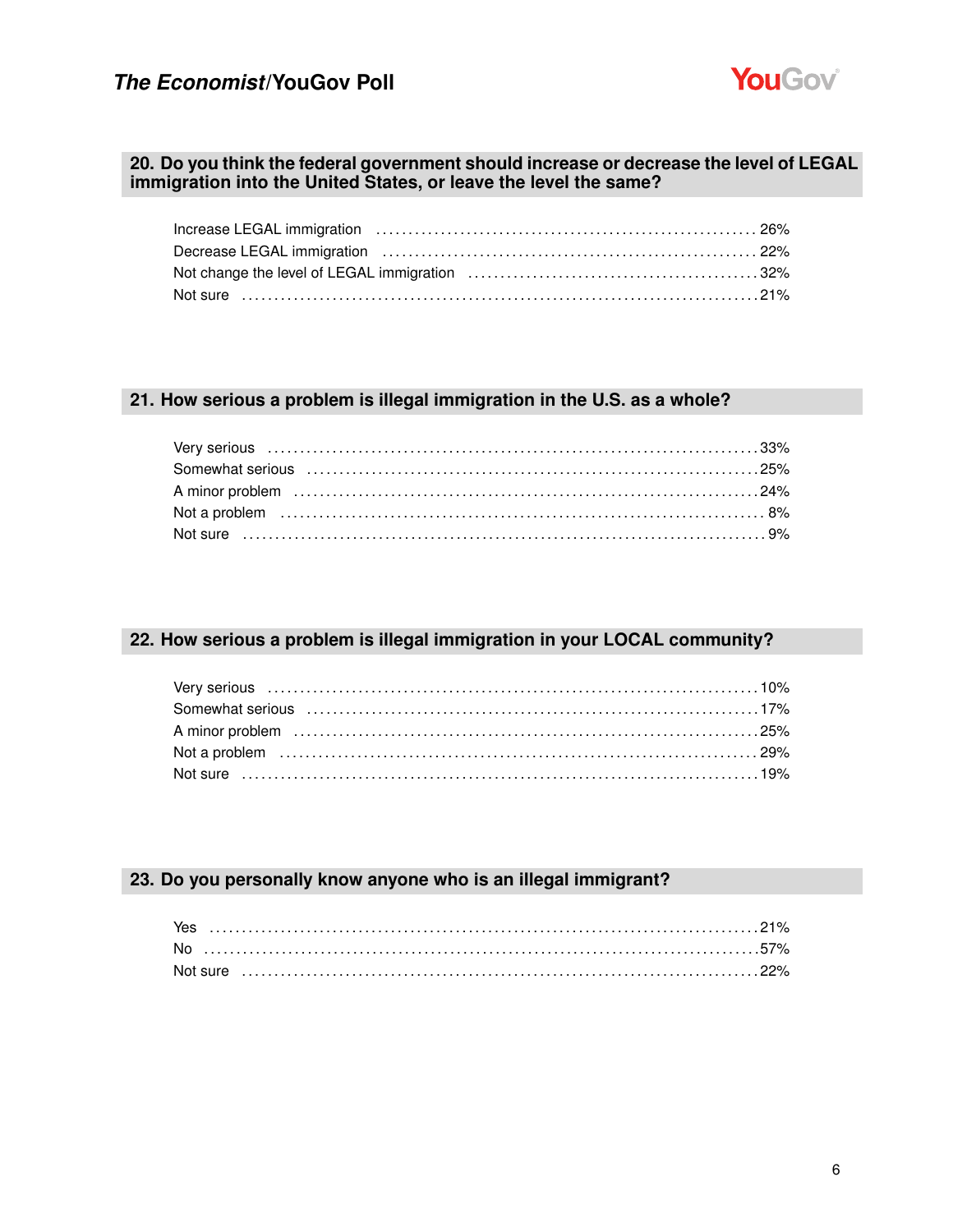

#### **24. Do you favor or oppose building a wall along the US-Mexico border to try to stop illegal immigration?**

| Not sure …………………………………………………………………………………17% |  |  |  |  |  |  |  |  |  |  |  |  |  |  |  |  |  |  |  |  |  |  |  |
|---------------------------------------------|--|--|--|--|--|--|--|--|--|--|--|--|--|--|--|--|--|--|--|--|--|--|--|

### **25. Which comes closest to your view about illegal immigrants who are living in the U.S.?**

| They should be allowed to stay in the U.S. and apply for citizenship. $\ldots$ 52%                             |  |
|----------------------------------------------------------------------------------------------------------------|--|
| They should be allowed to stay in the U.S., but not become citizens.  13%                                      |  |
| They should be required to leave the U.S. (a) match contain the state state state state state state state stat |  |

### **26. If you had to choose, what do you think should happen to illegal immigrants?**

| 53%. They should be given a chance to keep their jobs and eventually apply for legal status. 53% |  |
|--------------------------------------------------------------------------------------------------|--|
|                                                                                                  |  |
| Not sure ……………………………………………………………………………………15%                                                     |  |

#### **27. Do you think crossing the border into the United States without proper documentation should be treated by government officials as a civil matter or a criminal matter?**

### **28. Do you approve or disapprove of the new federal policy to arrest and send to jail anyone who crosses the border into the United States without proper documentation?**

| Strongly approve material contact the control of the strongly approve the control of the strongly approve that $30\%$ |  |
|-----------------------------------------------------------------------------------------------------------------------|--|
|                                                                                                                       |  |
|                                                                                                                       |  |
| continued on the next page                                                                                            |  |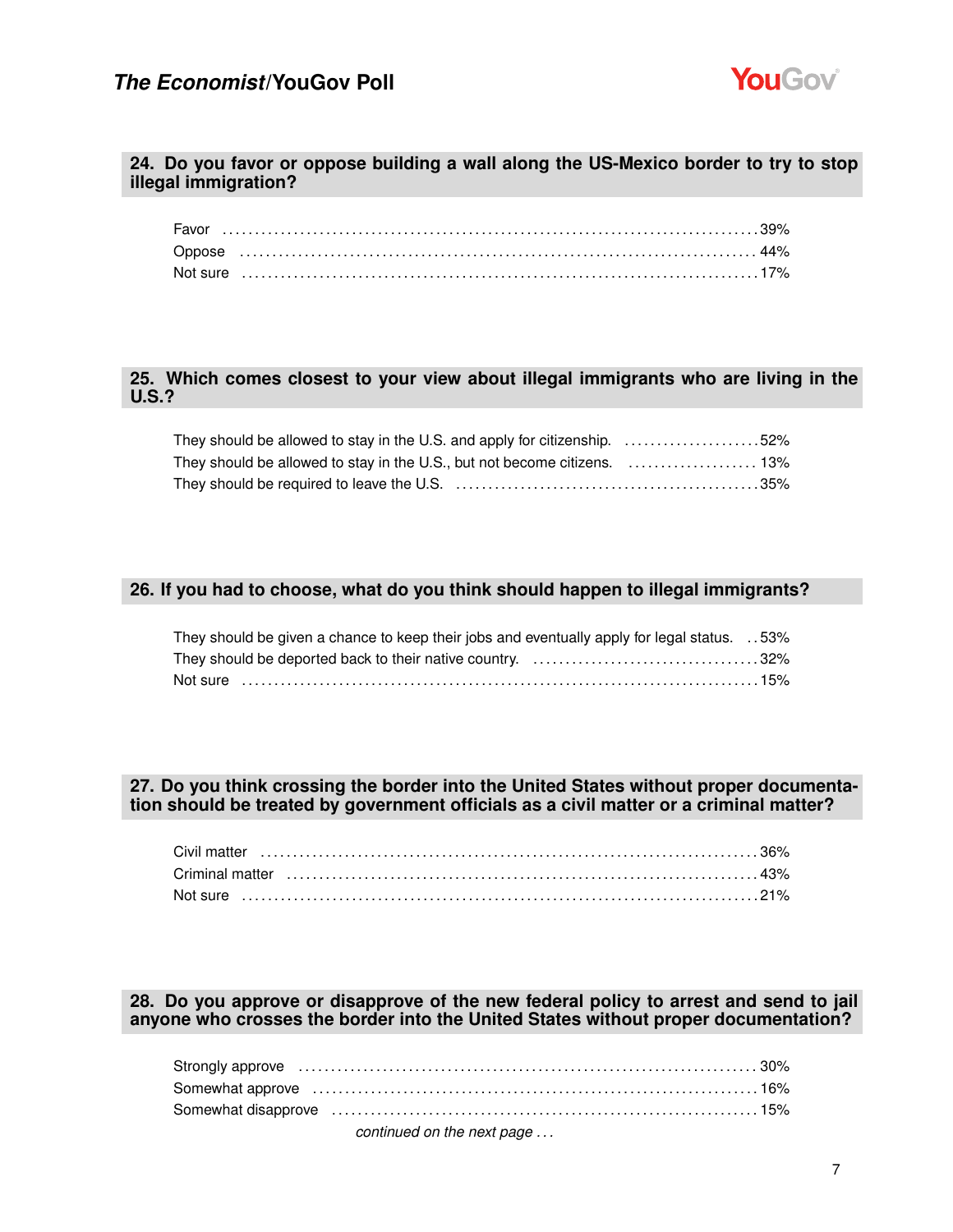

#### *continued from previous page*

| Strongly disapprove manufactured control of the control of the control of the control of the control of the control of the control of the control of the control of the control of the control of the control of the control o |  |
|--------------------------------------------------------------------------------------------------------------------------------------------------------------------------------------------------------------------------------|--|
|                                                                                                                                                                                                                                |  |

**29. Do you approve or disapprove of separating families from each other, including minor children, when the adults are arrested for crossing the border into the United States without proper documentation?**

| Somewhat approve encontractive contact the control of the set of the set of the set of the set of the set of the set of the set of the set of the set of the set of the set of the set of the set of the set of the set of the |  |
|--------------------------------------------------------------------------------------------------------------------------------------------------------------------------------------------------------------------------------|--|
| Somewhat disapprove (and the contract of the contract of the state of the state of the state of the state of the state of the state of the state of the state of the state of the state of the state of the state of the state |  |
|                                                                                                                                                                                                                                |  |
|                                                                                                                                                                                                                                |  |

### **30. Which policy do you prefer for how to handle families that are stopped for crossing the border into the United States without proper documentation?**

| Release the families and have them report back for an immigration hearing at a later date 19%                                                                    |
|------------------------------------------------------------------------------------------------------------------------------------------------------------------|
| Hold families together in family detention centers until an immigration hearing at a later date                                                                  |
| Arrest the adults, send them to jail to await a criminal trial and send any minor children to<br>shelters run by the Department of Health and Human Services 12% |
| Arrest both the adults and minor children, send the adults to jail and the minor children to juvenile                                                            |
|                                                                                                                                                                  |

### **31. Do you think the policy of separating parents arrested for crossing the border into the United States without proper documentation from their minor children will or will not discourage immigrants from crossing the border illegally?**

| Will discourage immigrants from crossing the border illegally 34%     |  |
|-----------------------------------------------------------------------|--|
| Will not discourage immigrants from crossing the border illegally 38% |  |
|                                                                       |  |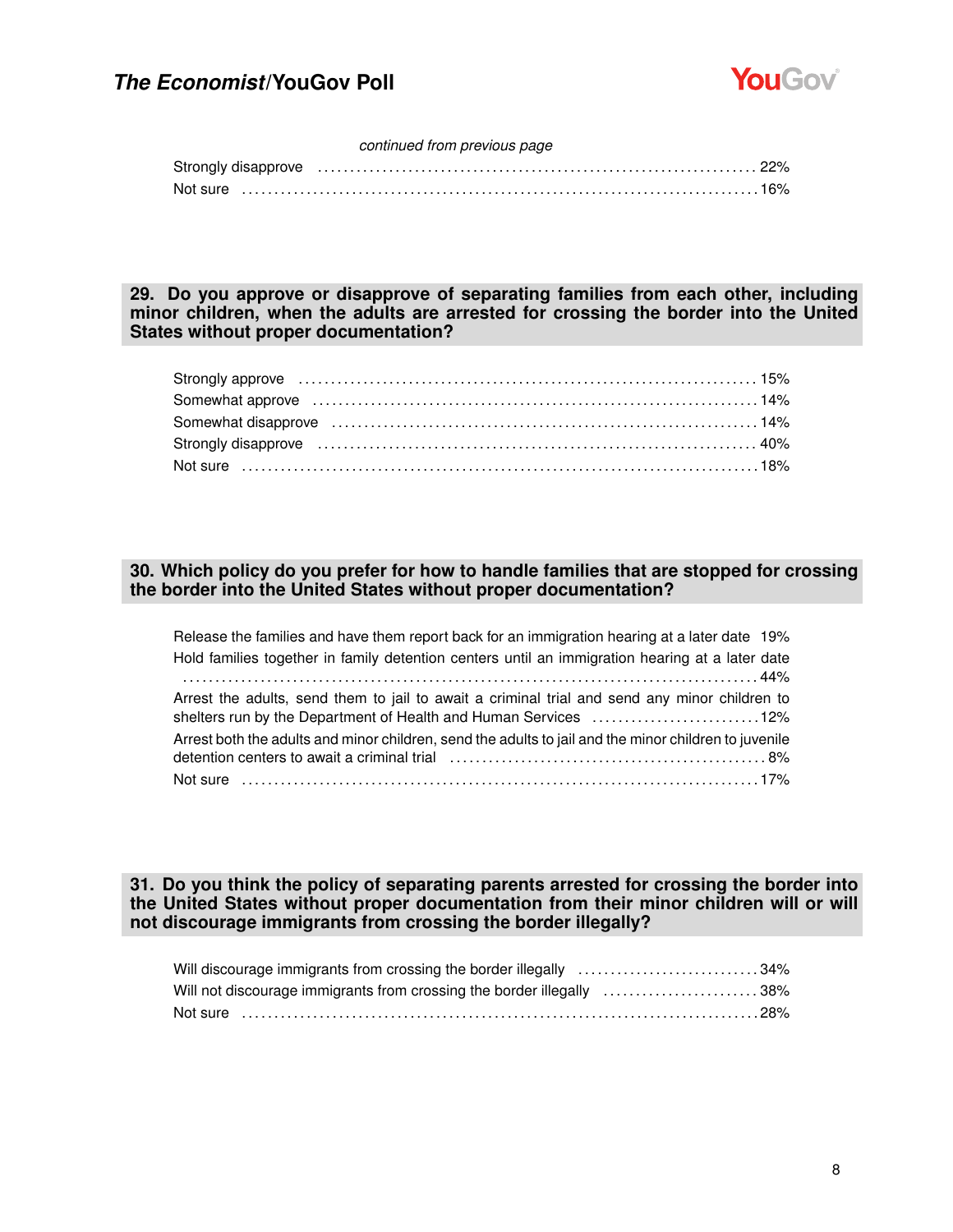

#### **32. Who is more responsible for the Trump administration's policy of separating migrant families apprehended at the border?**

### **33. How much, if anything, have you heard in the news recently about the Department of Justice Inspector General report on the Clinton email investigation?**

### **34. How serious of a problem do you think it is that Hillary Clinton used a personal e-mail address to conduct government business while working as Secretary of State?**

| Not serious at all influent contained and the control of the serious serious at all intervent contained and the |  |
|-----------------------------------------------------------------------------------------------------------------|--|
|                                                                                                                 |  |

### **35. Do you think that Hillary Clinton did or did not do something wrong in using personal e-mail for government business?**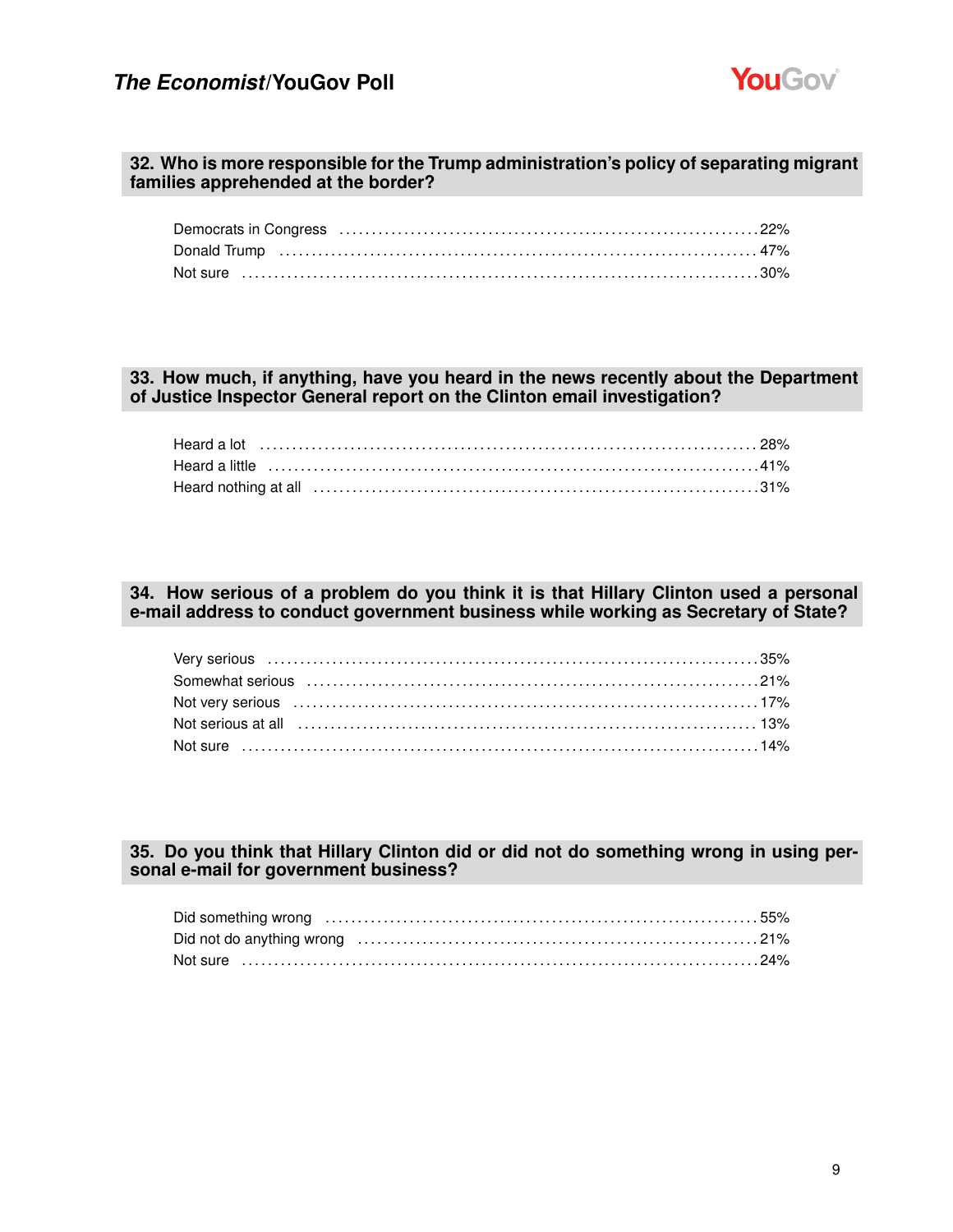

#### **36. Do you think that it was legal or illegal for Hillary Clinton to use personal e-mail for government business?**

### **37. Do you think the FBI was biased in favor of Hillary Clinton or biased against Hillary Clinton, or was the FBI not biased either way?**

| Biased against Hillary Clinton (and the content of the content of the content of the content of the content of the content of the content of the content of the content of the content of the content of the content of the co |  |
|--------------------------------------------------------------------------------------------------------------------------------------------------------------------------------------------------------------------------------|--|
|                                                                                                                                                                                                                                |  |
|                                                                                                                                                                                                                                |  |

**38. Do you agree or disagree with the decision of the FBI to recommend that Hillary Clinton should not face any criminal charges for using a personal e-mail server while she was the Secretary of State?**

### **39. Do you think James Comey properly or improperly handled the Clinton email investigation?**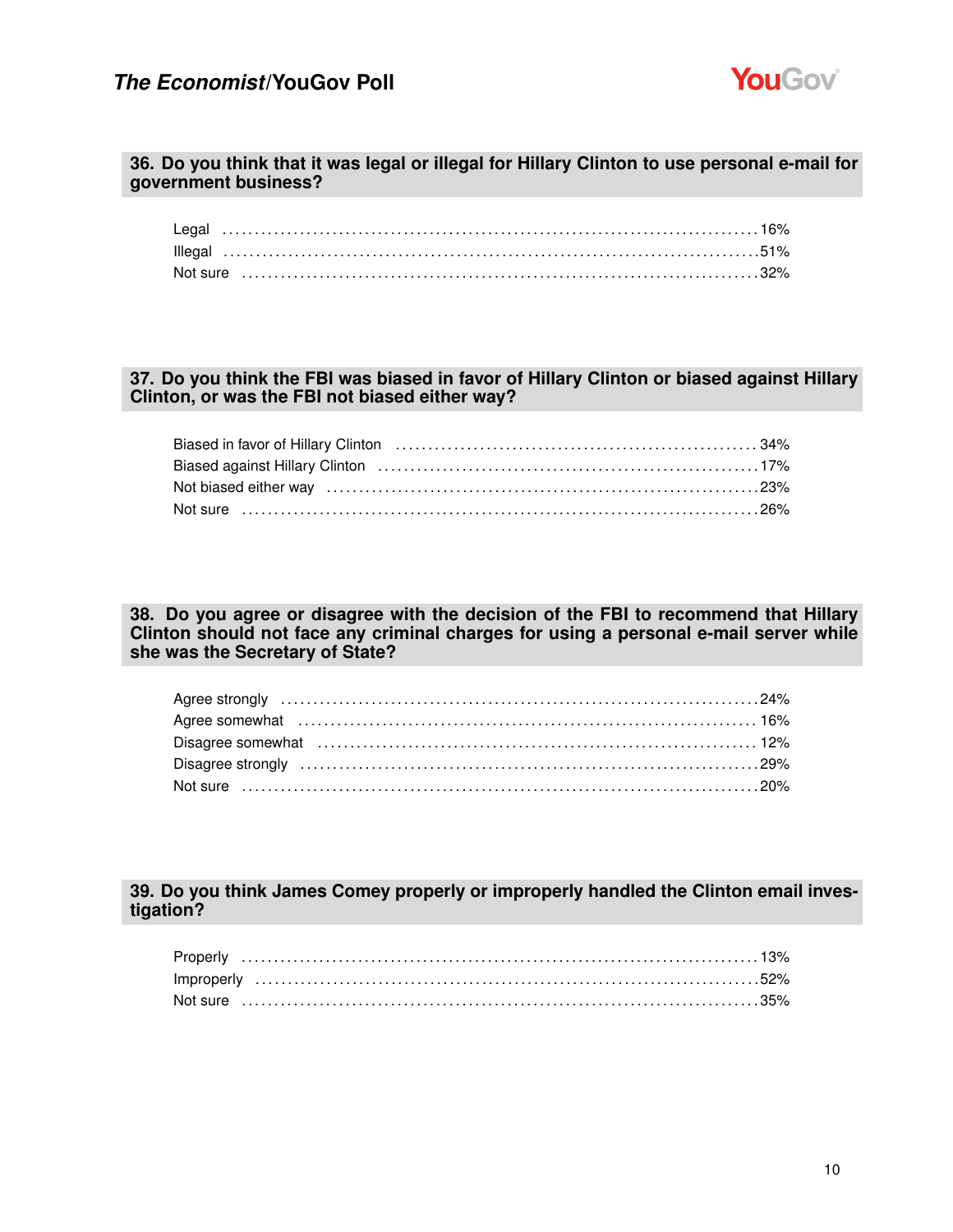

### **40. Do you think James Comey's actions in regards to the Clinton email investigation affected or did not affect the outcome of the 2016 Presidential election?**

| Affected outcome influence in the control of the control of the control of the control of the control of the c |  |
|----------------------------------------------------------------------------------------------------------------|--|
|                                                                                                                |  |
| Not sure ………………………………………………………………………………………34%                                                                  |  |

### **41. Do you think James Comey should or should not have been fired for his handling of the Clinton email investigation?**

| Should not have been fired over the Clinton email investigation 24% |  |
|---------------------------------------------------------------------|--|
| Not sure ……………………………………………………………………………………36%                        |  |

### **42. Do you have a favorable or an unfavorable opinion of the FBI?**

#### **43. Do you approve or disapprove of the FBI's handling of the Russia investigation?**

| Strongly approve material contracts and the contracts of the strongly approve material and the strong strong strong strong strong strong strong strong strong strong strong strong strong strong strong strong strong strong s |  |
|--------------------------------------------------------------------------------------------------------------------------------------------------------------------------------------------------------------------------------|--|
|                                                                                                                                                                                                                                |  |
| Somewhat disapprove (and the continuum continuum control of the state of the state of the state of the state of the state of the state of the state of the state of the state of the state of the state of the state of the st |  |
| Strongly disapprove (and according to the control of the strongly disapprove (and the control of the strong to the strong strong to the strong strong strong strong strong strong strong strong strong strong strong strong st |  |
|                                                                                                                                                                                                                                |  |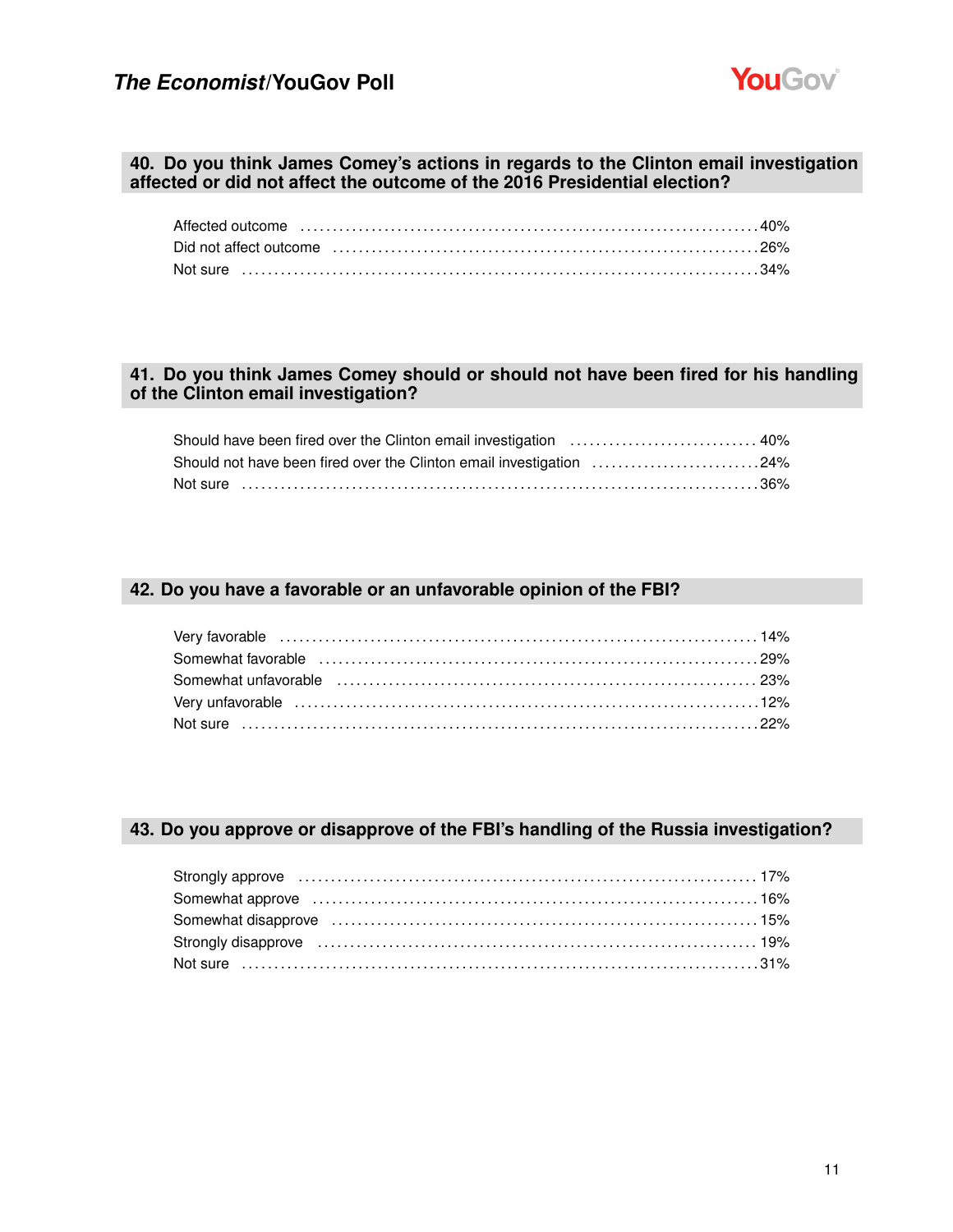

#### **44. Do you think the FBI is biased in favor of Donald Trump or biased against Donald Trump, or is the FBI not biased either way?**

| Biased in favor of Donald Trump (and the content of the content of the 10%) and the set of the set of the set of the set of the set of the set of the set of the set of the set of the set of the set of the set of the set of |  |
|--------------------------------------------------------------------------------------------------------------------------------------------------------------------------------------------------------------------------------|--|
| Biased against Donald Trump (and the contract of the contract of the contract of the contract of the contract o                                                                                                                |  |
| Not biased either way matches and contact the way of the set of the set of the set of the set of the set of the                                                                                                                |  |
|                                                                                                                                                                                                                                |  |

### **45. How concerned are you about improper relations between the Trump campaign and Russia?**

| Somewhat concerned (and the continuum control of the state of the state of the state of the state of the state of the state of the state of the state of the state of the state of the state of the state of the state of the |  |
|-------------------------------------------------------------------------------------------------------------------------------------------------------------------------------------------------------------------------------|--|
| Not very concerned increased the control of the state of the state of the state of the state of the state of t                                                                                                                |  |
|                                                                                                                                                                                                                               |  |
| Not sure ……………………………………………………………………………………18%                                                                                                                                                                                  |  |
|                                                                                                                                                                                                                               |  |

### **46. Do you think Donald Trump has or has not attempted to influence the FBI investigation of Russian influence on the 2016 election?**

### **47. Do you think James Comey should or should not have been fired for his handling of the Russia investigation?**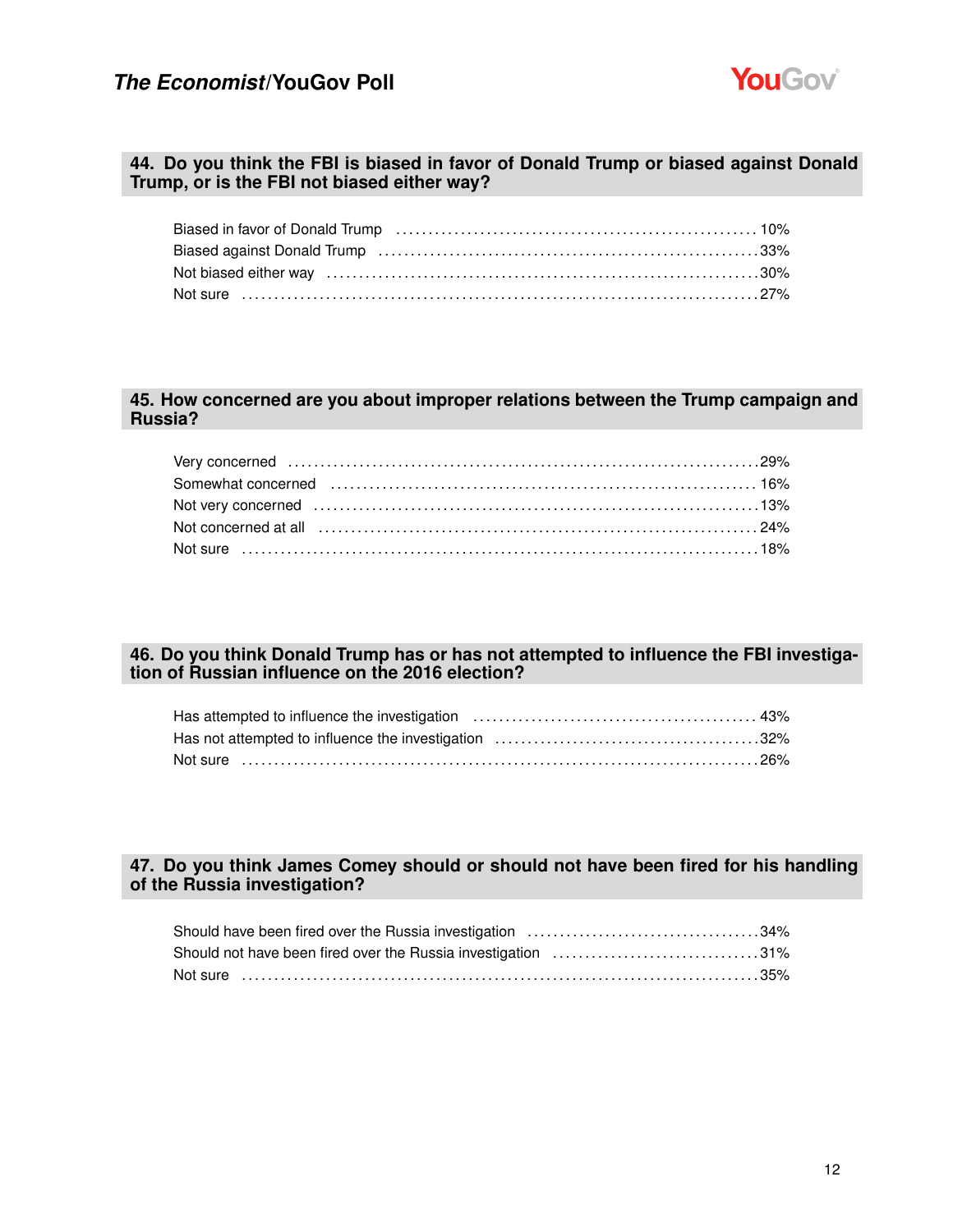

#### **48. Do you approve or disapprove of the Department of Justice appointing a special counsel to oversee the investigation of Russian influence on the 2016 election?**

### **49. Do you have a favorable or an unfavorable opinion of Robert Mueller?**

### **50. Do you approve or disapprove of the way Robert Mueller is handling his job as special counsel?**

**51. Do you think Donald Trump should or should not fire Robert Mueller, the special counsel assigned to oversee the investigation of Russian influence on the 2016 election?**

| Should fire Robert Mueller (and accommunicational control of the discussion of the Should fire Robert Mueller |  |
|---------------------------------------------------------------------------------------------------------------|--|
| Should not fire Robert Mueller (and the content of the content of the 42%)                                    |  |
| Not sure …………………………………………………………………………………41%                                                                   |  |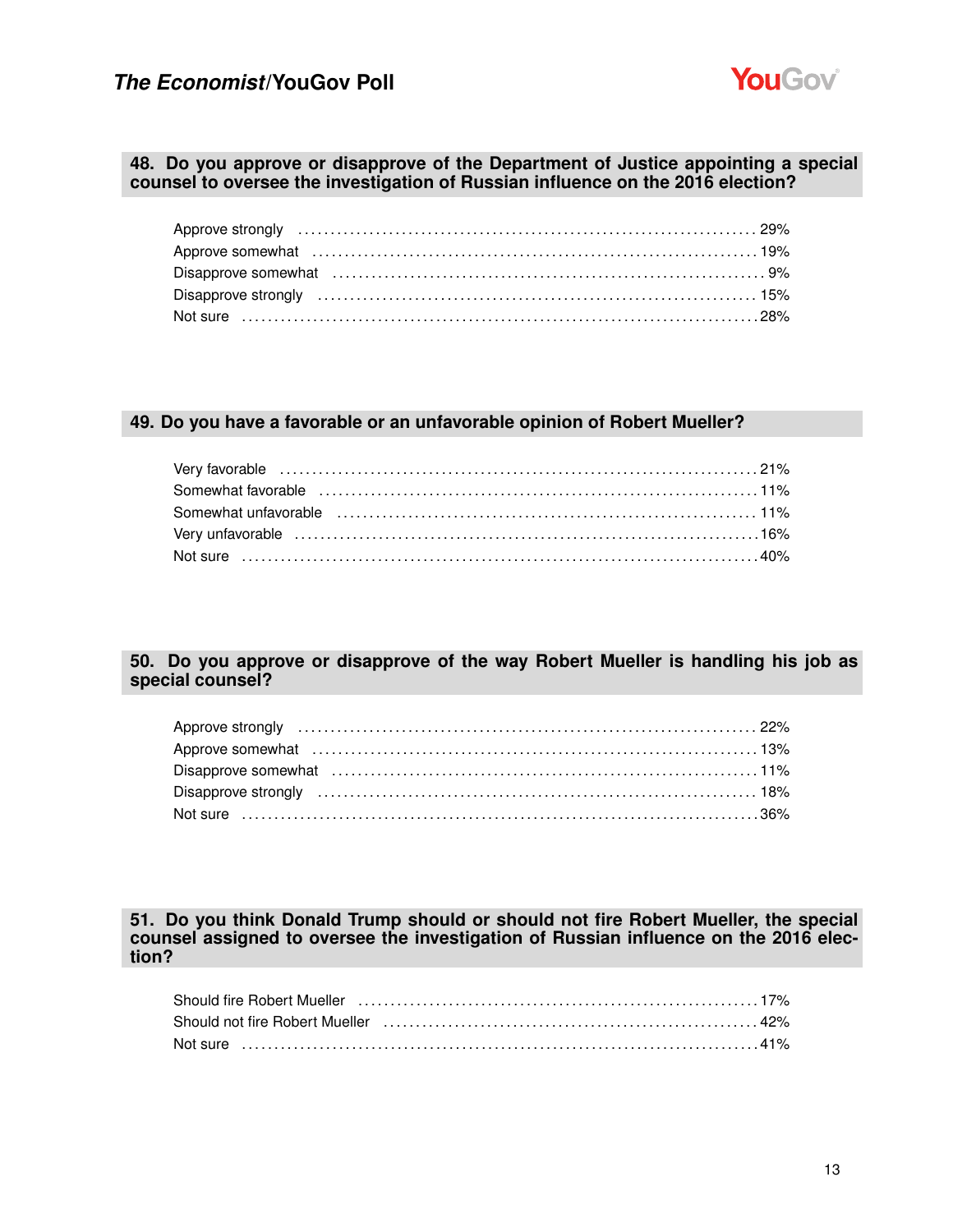

#### **52. Do you believe Donald Trump is being framed by the FBI and the Department of Justice?**

#### **53. Do you think the FBI investigation of President Trump is a witch hunt or a legitimate investigation?**

### **54. Do you think Donald Trump has EVER committed anything that might be considered a serious crime?**

| Not sure ………………………………………………………………………………………28% |  |  |  |  |  |  |  |  |  |  |  |  |  |  |  |  |  |  |
|-----------------------------------------------|--|--|--|--|--|--|--|--|--|--|--|--|--|--|--|--|--|--|

#### **55. Do you think that was something during the 2016 campaign, something else unrelated to the campaign, or both?**

*Asked of those who think Donald Trump has ever committed anything that might be considered a serious crime*

#### **56. From what you know about it now, has anyone been officially charged with breaking federal law as a result of Robert Mueller's investigation?**

#### Yes . . . . . . . . . . . . . . . . . . . . . . . . . . . . . . . . . . . . . . . . . . . . . . . . . . . . . . . . . . . . . . . . . . . . . . . . . . . . . . . . . . . . . 39%

*continued on the next page . . .*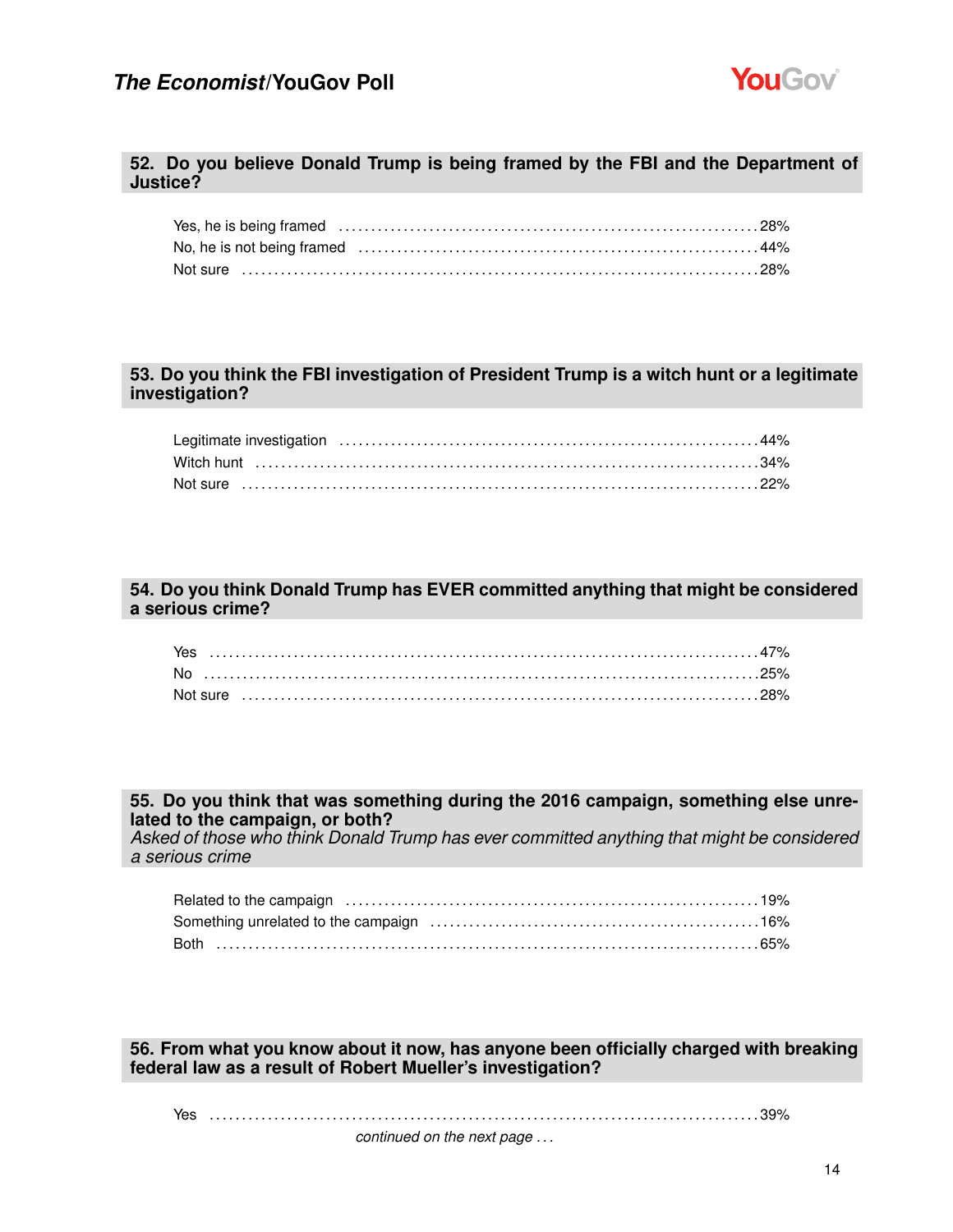

#### *continued from previous page*

| No       |  |  |  |  |  |  |
|----------|--|--|--|--|--|--|
| Not sure |  |  |  |  |  |  |

### **57. From what you know about it now, has anyone been sent to jail as a result of Robert Mueller's investigation?**

| Yes |  |  |  |  |  |  |  |  |  |  |  |  |  |  |  |  |  |  |  |
|-----|--|--|--|--|--|--|--|--|--|--|--|--|--|--|--|--|--|--|--|
|     |  |  |  |  |  |  |  |  |  |  |  |  |  |  |  |  |  |  |  |
|     |  |  |  |  |  |  |  |  |  |  |  |  |  |  |  |  |  |  |  |

### **58. How much, if anything, have you heard in the news recently about Paul Manafort being sent to jail for violating the terms of his bail agreement?**

### **59. Do you think the FBI investigation of Paul Manafort is a witch hunt or a legitimate investigation?**

### **60. From what you know about now, is Paul Manafort charged with crimes relating directly to allegations of collusion with Russians in the 2016 Presidential election or are the charges about something else?**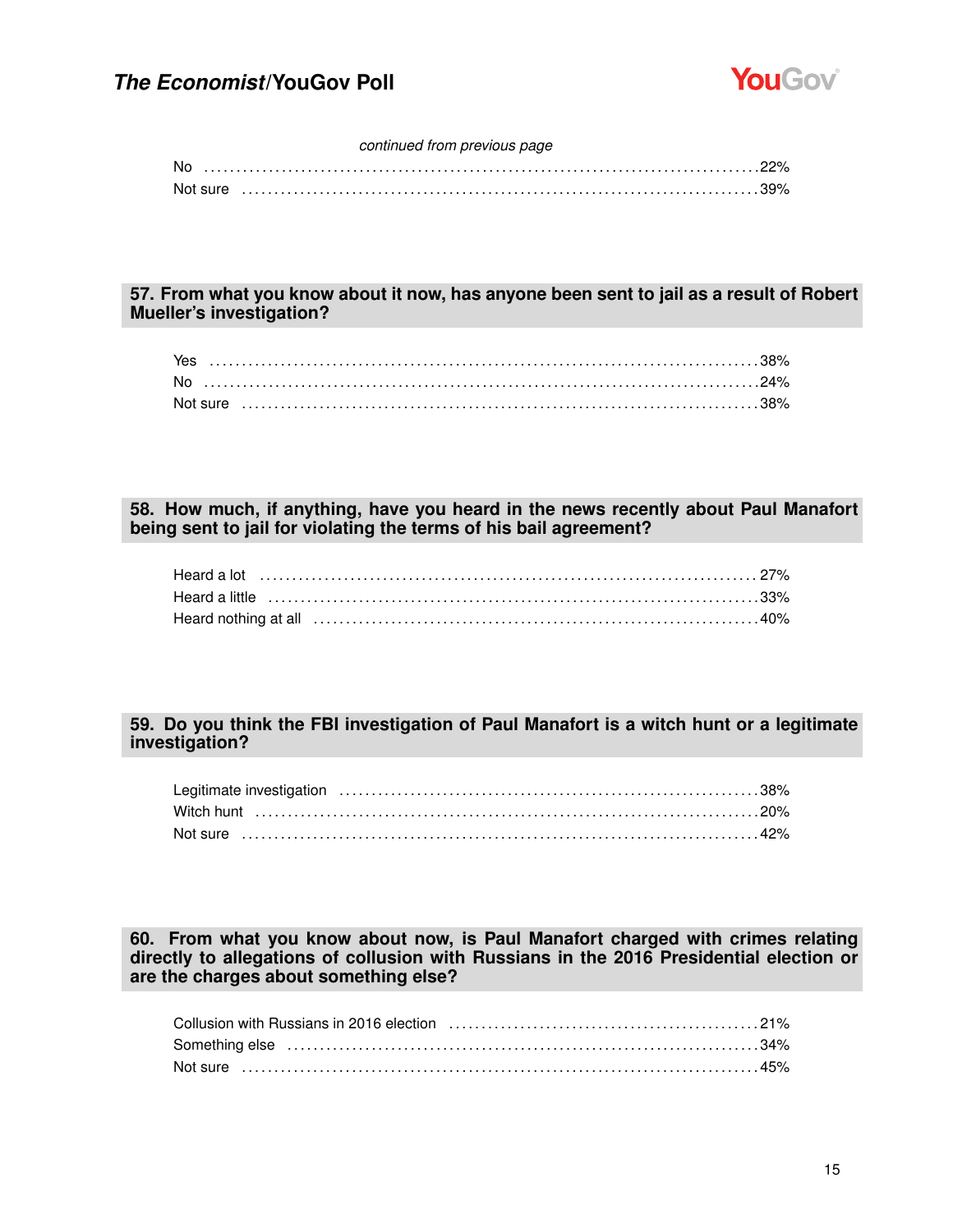

#### **61. Do you think the FBI investigation of Paul Manafort is the government trying to pressure him to flip on President Trump or a legitimate investigation into potential wrong doing?**

| Government pressure to get him to flip on Donald Trump 28% |  |
|------------------------------------------------------------|--|
|                                                            |  |
|                                                            |  |
|                                                            |  |

### **62. Do you think sending Paul Manafort to jail to await his trials is the government trying to pressure him to flip on President Trump or a response to his attempts to tamper with witnesses?**

### **63. From what you know about it now, do you think Paul Manafort is guilty or not guilty of the financial crimes of which he is accused?**

### **64. From what you know about it now, do you support or oppose the new tax reform law?**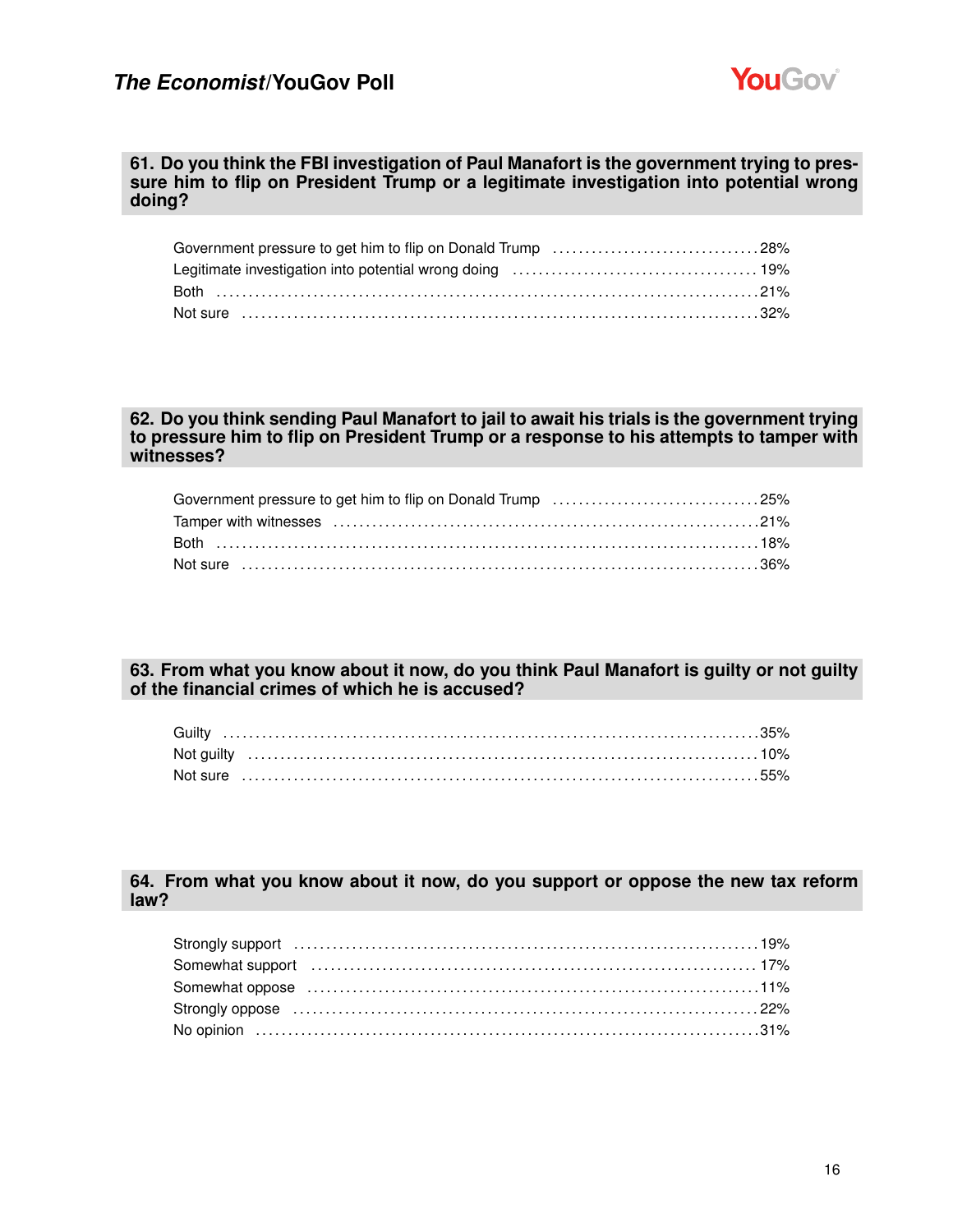

### **65. When you file your taxes, do you itemize deductions or do you take the standard deduction?**

| Standard deduction (and according to the discover of the discover of the standard deduction (and the state of t |  |
|-----------------------------------------------------------------------------------------------------------------|--|
| Not sure ……………………………………………………………………………………19%                                                                    |  |
|                                                                                                                 |  |

### **66. From what you know about it now, do you think you will pay more or less under the new tax plan?**

### **67. How important are the following issues to you?**

|                         |                | Somewhat  | Not very  | Unimportant |
|-------------------------|----------------|-----------|-----------|-------------|
|                         | Very Important | Important | Important |             |
| The economy             | 66%            | 27%       | 5%        | 2%          |
| Immigration             | 47%            | 35%       | 13%       | 5%          |
| The environment         | 46%            | 31%       | 15%       | 8%          |
| Terrorism               | 54%            | 31%       | 11%       | 4%          |
| Gay rights              | 23%            | 24%       | 21%       | 32%         |
| Education               | 59%            | 30%       | 9%        | 3%          |
| Health care             | 69%            | 23%       | 5%        | 3%          |
| Social security         | 64%            | 26%       | 7%        | 3%          |
| The budget deficit      | 42%            | 40%       | 12%       | 5%          |
| The war in Afghanistan  | 27%            | 43%       | 21%       | 8%          |
| Taxes                   | 53%            | 35%       | 9%        | 4%          |
| Medicare                | 62%            | 26%       | 8%        | 4%          |
| Abortion                | 40%            | 30%       | 18%       | 12%         |
| Foreign policy          | 42%            | 41%       | 13%       | 5%          |
| Gun control             | 50%            | 25%       | 14%       | 11%         |
| International trade and |                |           |           |             |
| globalization           | 37%            | 44%       | 13%       | 5%          |
| Use of military force   | 38%            | 43%       | 14%       | 5%          |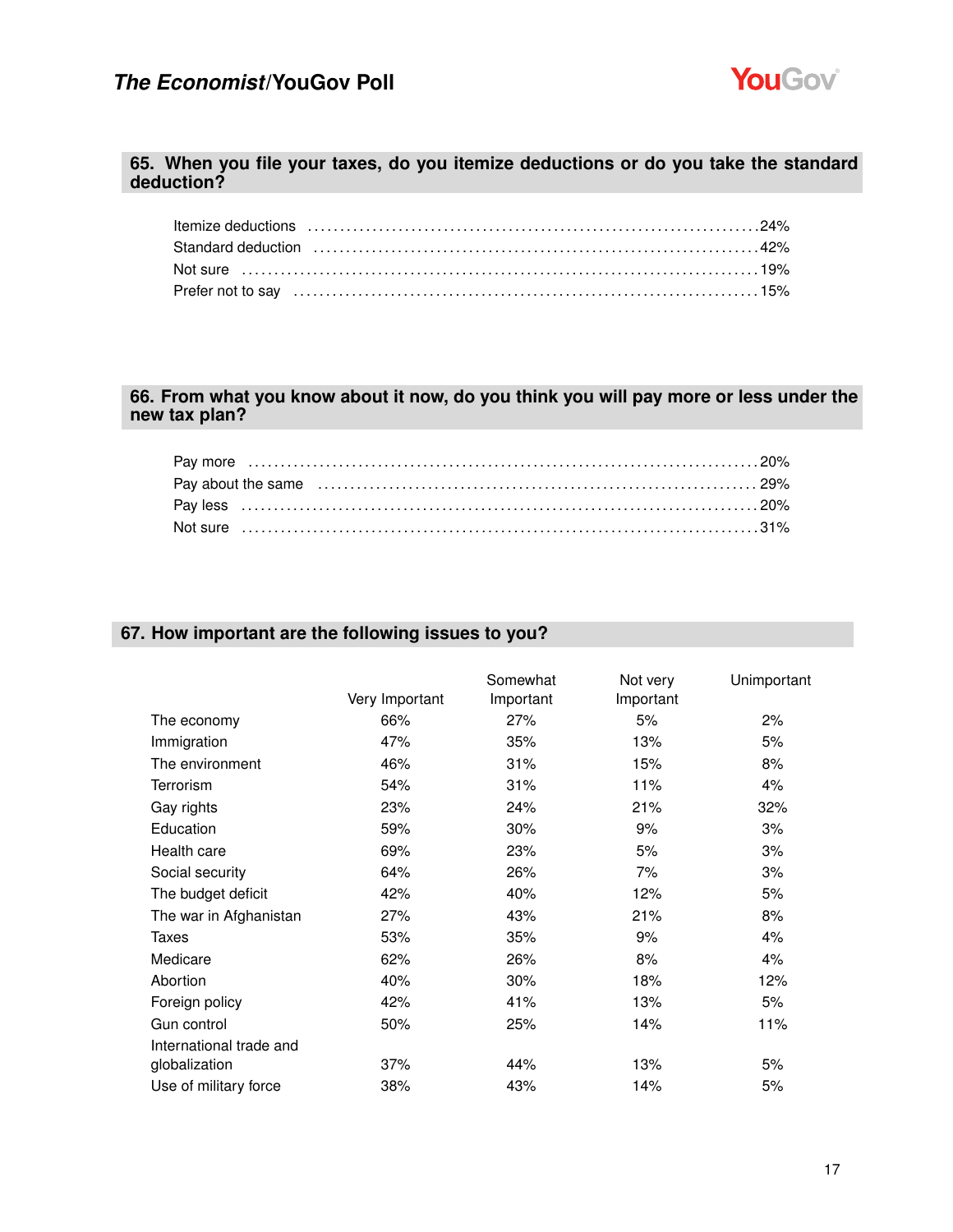

### **68. Which of these is the most important issue for you?**

| Gay rights (a) and the contract of the contract of the contract of the contract of the contract of the contract of the contract of the contract of the contract of the contract of the contract of the contract of the contrac |
|--------------------------------------------------------------------------------------------------------------------------------------------------------------------------------------------------------------------------------|
|                                                                                                                                                                                                                                |
|                                                                                                                                                                                                                                |
|                                                                                                                                                                                                                                |
| The budget deficit (and according to the budget deficit (and according to the budget deficit (and according to the budget deficit (and $3\%$                                                                                   |
|                                                                                                                                                                                                                                |
|                                                                                                                                                                                                                                |
|                                                                                                                                                                                                                                |
|                                                                                                                                                                                                                                |
| Foreign policy (and according to the control of the control of the control of the control of the control of the control of the control of the control of the control of the control of the control of the control of the contr |
|                                                                                                                                                                                                                                |
|                                                                                                                                                                                                                                |

### **69. Do you have a favorable or an unfavorable opinion of the following people?**

|                      | Verv<br>favorable | Somewhat<br>favorable | Somewhat<br>unfavorable | Verv<br>unfavorable | Don't know |
|----------------------|-------------------|-----------------------|-------------------------|---------------------|------------|
| Donald Trump         | 27%               | 16%                   | 9%                      | 42%                 | 6%         |
| Mike Pence           | 24%               | 17%                   | 9%                      | 33%                 | 17%        |
| Paul Ryan            | 7%                | 18%                   | 18%                     | 34%                 | 24%        |
| Mitch McConnell      | 3%                | 15%                   | 17%                     | 34%                 | 31%        |
| Nancy Pelosi         | 10%               | 18%                   | 12%                     | 38%                 | 23%        |
| <b>Chuck Schumer</b> | 8%                | 16%                   | 13%                     | 29%                 | 34%        |

### **70. Do you have a favorable or unfavorable opinion of the political parties?**

|                      | Verv<br>favorable | Somewhat<br>favorable | Somewhat<br>unfavorable | Verv<br>unfavorable | Don't know |
|----------------------|-------------------|-----------------------|-------------------------|---------------------|------------|
| The Democratic Party | 14%               | 22%                   | 19%                     | 34%                 | 11%        |
| The Republican Party | 11%               | 20%                   | 19%                     | 38%                 | 12%        |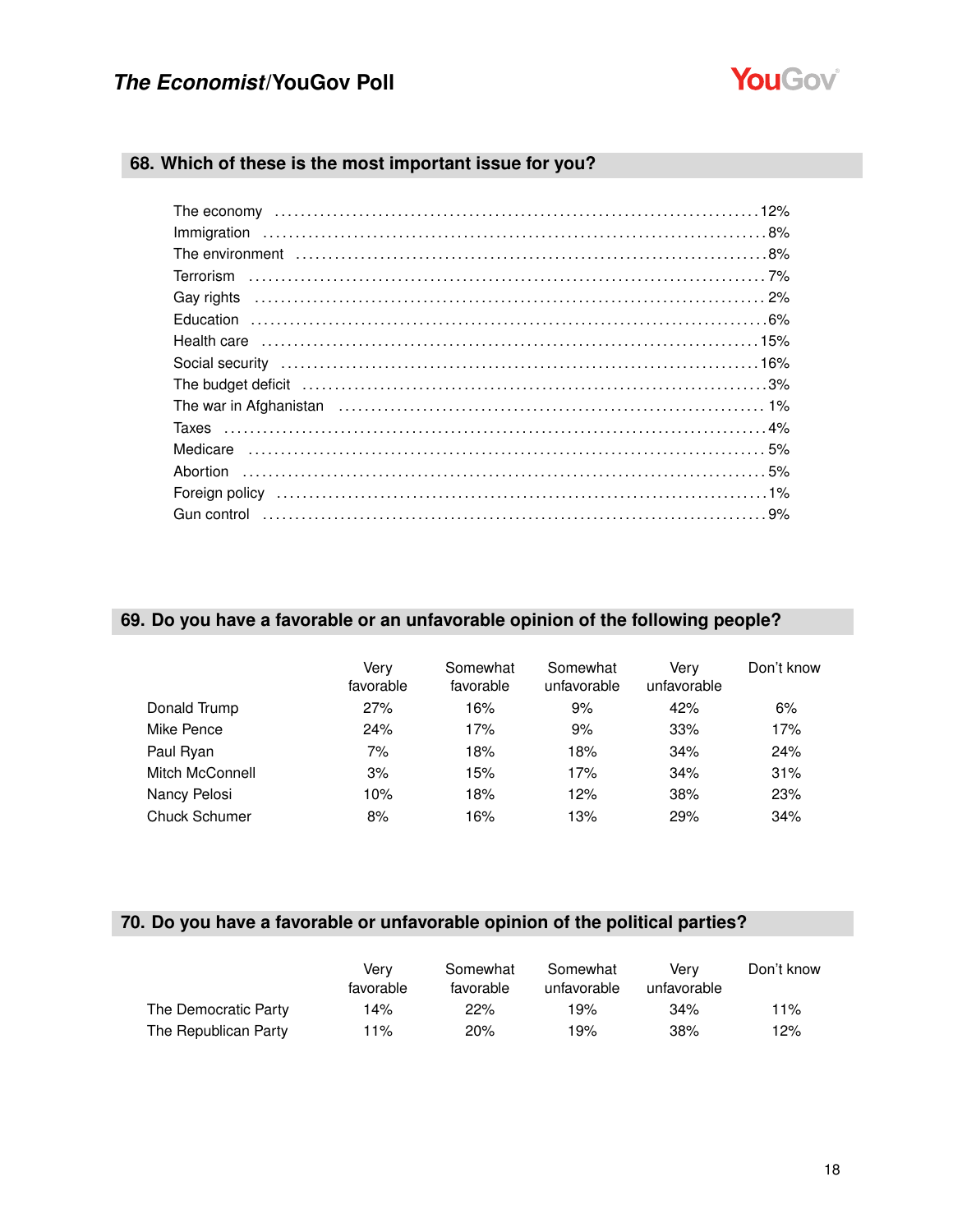

### **71. Is the Democratic Party...**

| Not liberal enough entitled to contact the control of the control of the control of the control of the control of the control of the control of the control of the control of the control of the control of the control of the |  |
|--------------------------------------------------------------------------------------------------------------------------------------------------------------------------------------------------------------------------------|--|
|                                                                                                                                                                                                                                |  |

### **72. Is the Republican Party...**

### **73. Do you approve or disapprove of the way Donald Trump is handling his job as President?**

| Strongly disapprove (all accordinations) and the strongly disapprove (contained a strongly disapprove (contain |  |
|----------------------------------------------------------------------------------------------------------------|--|
|                                                                                                                |  |

### **74. Do you approve or disapprove of the way Donald Trump is handling these specific issues?**

|                | Strongly<br>approve | Somewhat<br>approve        | Somewhat<br>disapprove | Strongly<br>disapprove | No opinion |
|----------------|---------------------|----------------------------|------------------------|------------------------|------------|
| Abortion       | 16%                 | 16%                        | 10%                    | 30%                    | 27%        |
| Budget deficit | 14%                 | 20%                        | 15%                    | 30%                    | 21%        |
| Civil rights   | 17%                 | 18%                        | 12%                    | 33%                    | 20%        |
| Economy        | 26%                 | 20%                        | 12%                    | 26%                    | 15%        |
| Education      | 15%                 | 21%                        | 10%                    | 32%                    | 22%        |
| Environment    | 17%                 | 17%                        | 11%                    | 35%                    | 20%        |
| Foreign policy | 23%                 | 20%                        | 11%                    | 32%                    | 14%        |
| Gay rights     | 13%                 | 14%                        | 11%                    | 30%                    | 33%        |
|                |                     | continued on the next page |                        |                        |            |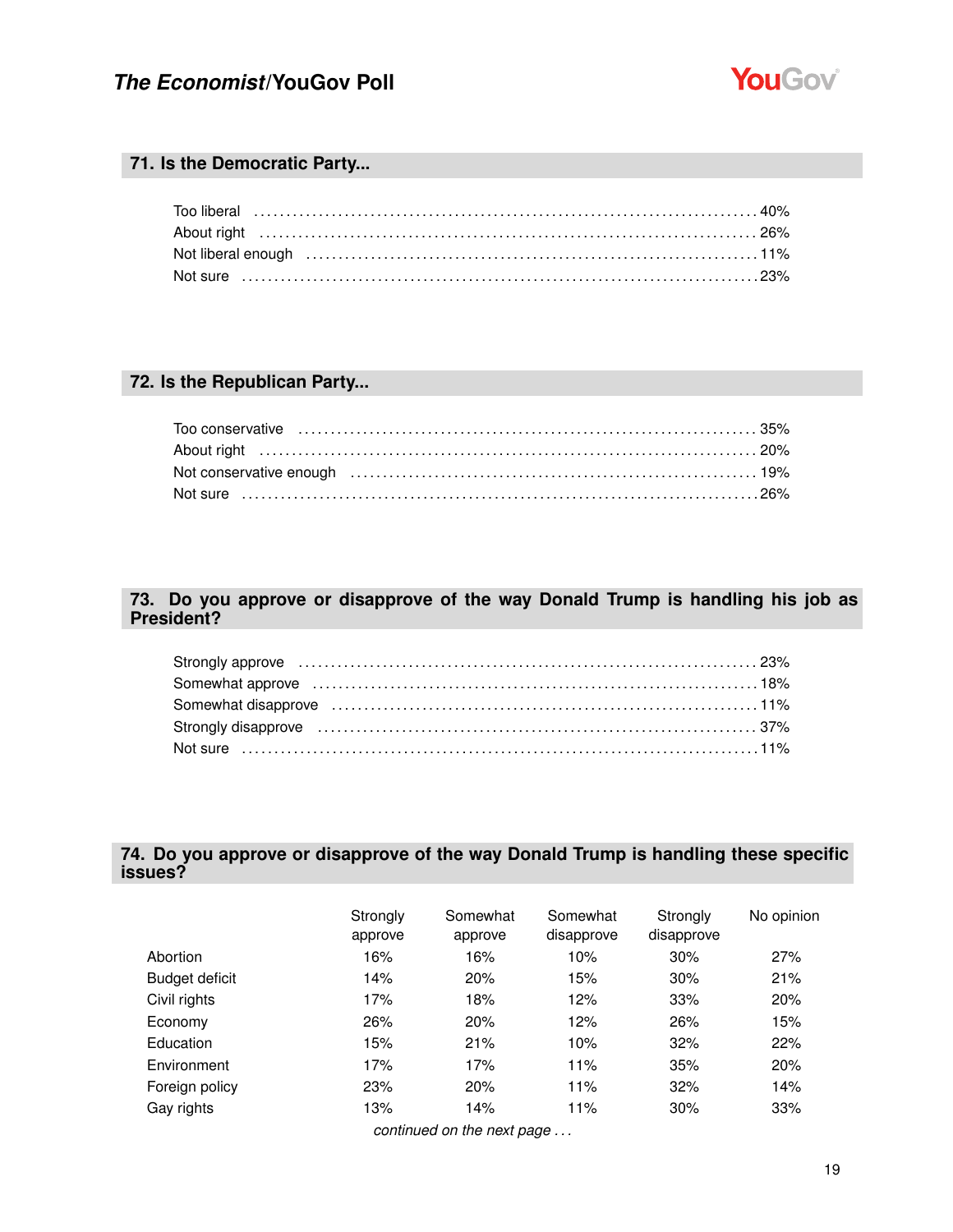

|                  | Strongly | Somewhat | Somewhat   | Strongly   |            |
|------------------|----------|----------|------------|------------|------------|
|                  | approve  | approve  | disapprove | disapprove | No opinion |
| Gun control      | 19%      | 18%      | 10%        | 35%        | 18%        |
| Health care      | 16%      | 22%      | 12%        | 35%        | 15%        |
| Immigration      | 26%      | 16%      | 11%        | 38%        | 10%        |
| Medicare         | 14%      | 18%      | 14%        | 31%        | 24%        |
| Social security  | 13%      | 20%      | 12%        | 29%        | 25%        |
| Taxes            | 24%      | 18%      | 12%        | 31%        | 16%        |
| <b>Terrorism</b> | 25%      | 18%      | 12%        | 26%        | 19%        |
| Veterans         | 24%      | 21%      | 11%        | 24%        | 20%        |
| Women's rights   | 18%      | 17%      | 10%        | 33%        | 22%        |

#### *continued from previous page*

### **75. Which of these words would you use to describe Donald Trump, and which of these words would you definitely not use to describe Donald Trump? (Please check all that apply.)**

|              |          |          | No Opinion |
|--------------|----------|----------|------------|
|              | Positive | Negative |            |
| Honest       | 19%      | 40%      | 41%        |
| Intelligent  | 31%      | 31%      | 39%        |
| Religious    | 9%       | 33%      | 58%        |
| Inspiring    | 17%      | 37%      | 47%        |
| Patriotic    | 33%      | 22%      | 44%        |
| Strong       | 33%      | 23%      | 44%        |
| <b>Bold</b>  | 45%      | 12%      | 43%        |
| Experienced  | 17%      | 35%      | 48%        |
| Sincere      | 21%      | 38%      | 41%        |
| Partisan     | 16%      | 18%      | 66%        |
| Effective    | 30%      | 27%      | 44%        |
| Exciting     | 18%      | 23%      | 59%        |
| Steady       | 17%      | 29%      | 54%        |
| Hypocritical | 42%      | 17%      | 42%        |
| Arrogant     | 60%      | 10%      | 30%        |

### **76. Would you say Donald Trump is...**

| Liberal                    |  |
|----------------------------|--|
| continued on the next nage |  |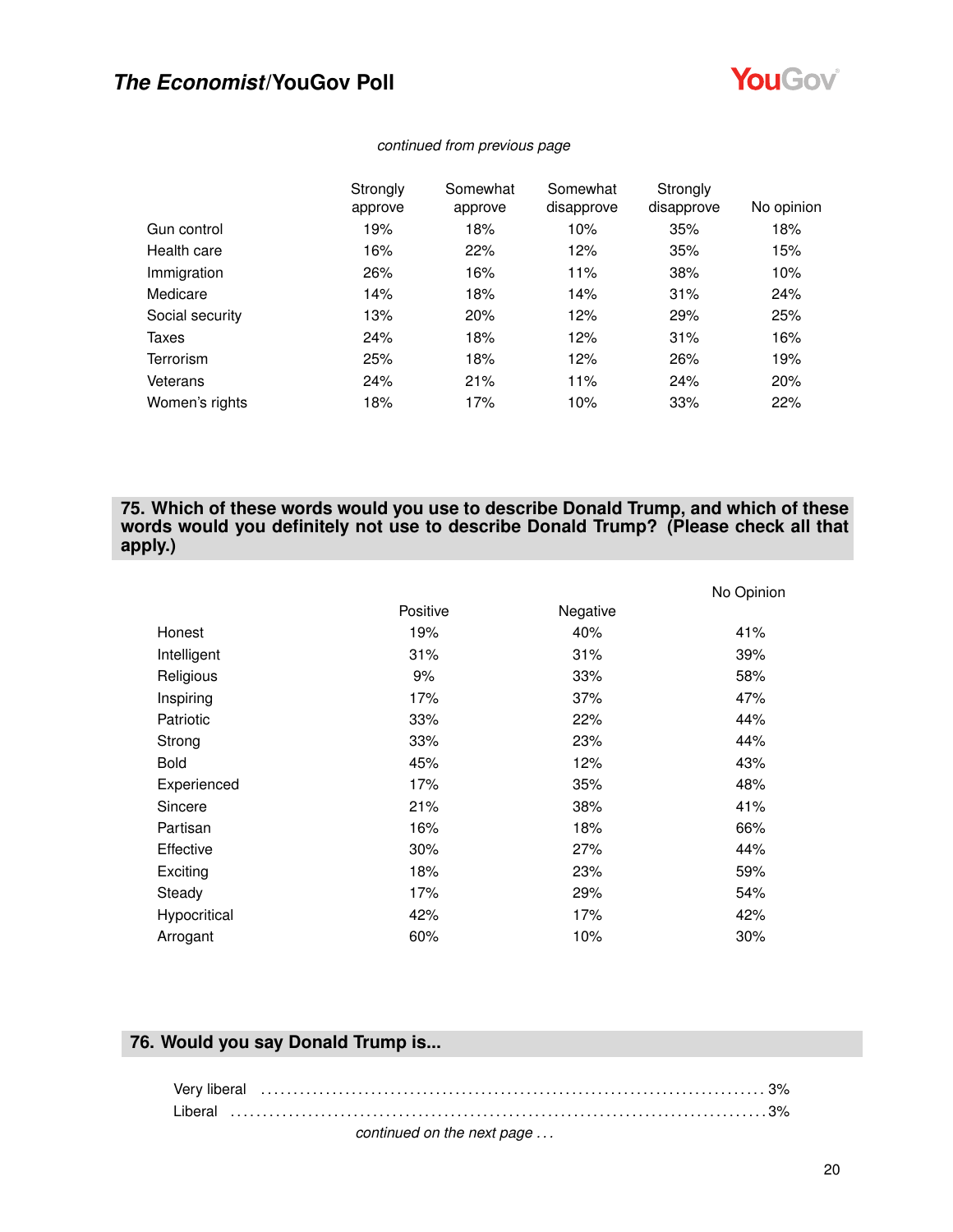

#### continued from previous page

### 77. Do you think Donald Trump...

### 78. How much do you think Donald Trump cares about the needs and problems of people like you?

### 79. Would you say Donald Trump is a strong or a weak leader?

### 80. Do you think Donald Trump is honest and trustworthy, or not?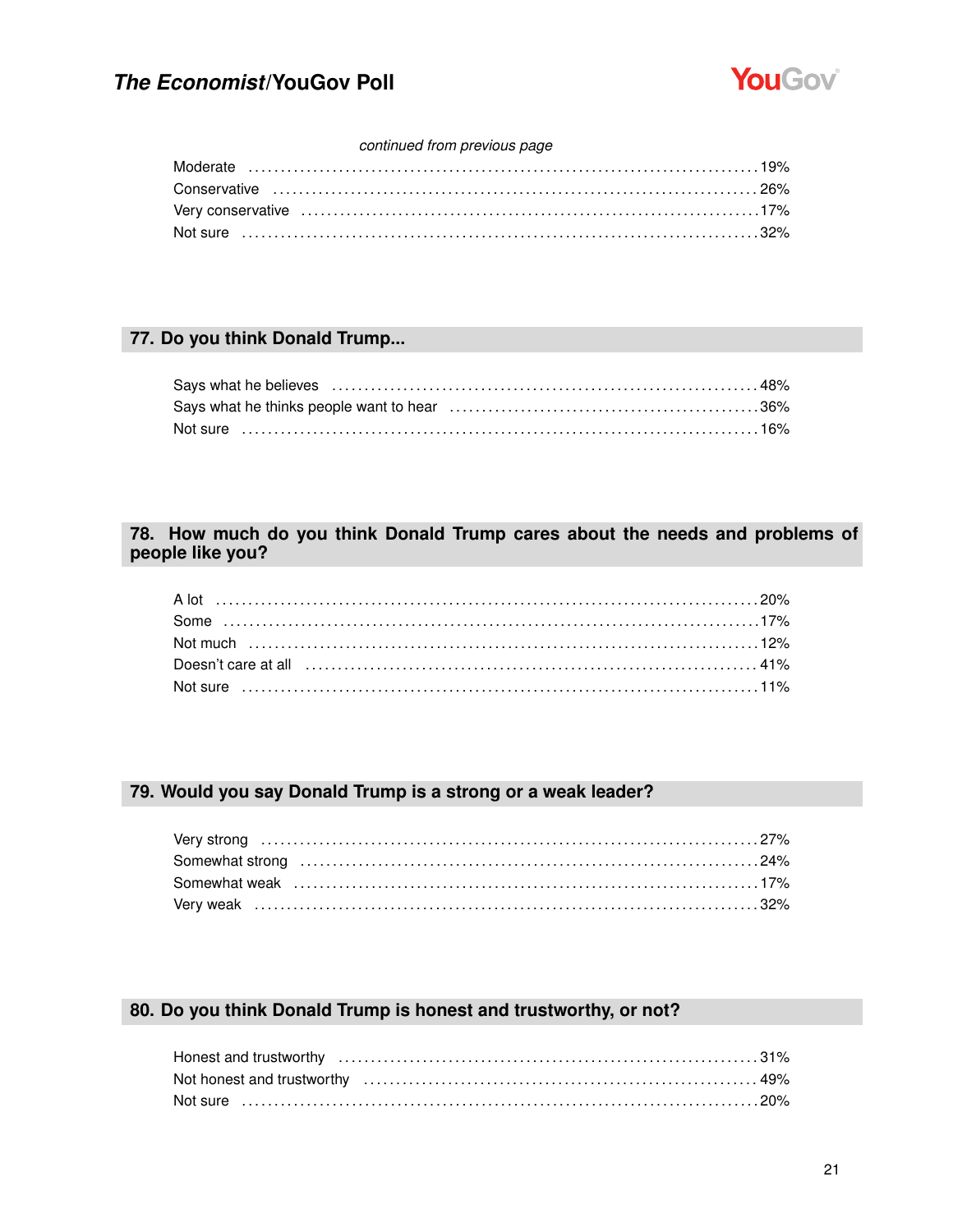

### **81. Do you think Donald Trump has the temperament to be the President?**

### **82. How likely do you think it is that Donald Trump will get us into a war?**

### **83. Do you think the way Donald Trump uses Twitter is appropriate or inappropriate for the President of the United States?**

### **84. Are you optimistic or pessimistic about the next few years with Donald Trump as President?**

### **85. Do you want Donald Trump to run for re-election in 2020?**

Yes . . . . . . . . . . . . . . . . . . . . . . . . . . . . . . . . . . . . . . . . . . . . . . . . . . . . . . . . . . . . . . . . . . . . . . . . . . . . . . . . . . . . . 34%

*continued on the next page . . .*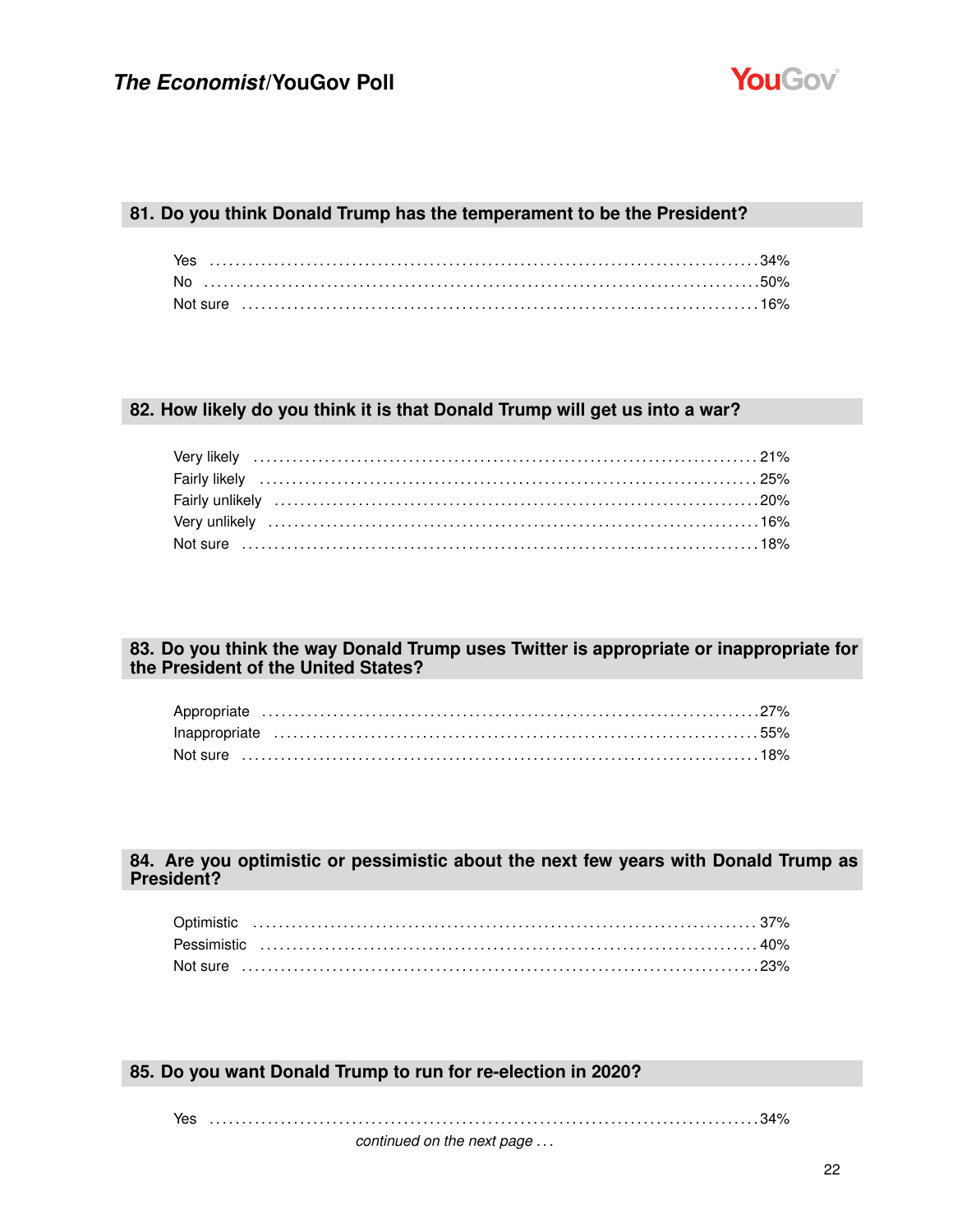

### *continued from previous page*

| No |          |  |  |  |  |  |  |  |  |  |  |  |  |  |  |  |  |  |  |  |  |
|----|----------|--|--|--|--|--|--|--|--|--|--|--|--|--|--|--|--|--|--|--|--|
|    | Not sure |  |  |  |  |  |  |  |  |  |  |  |  |  |  |  |  |  |  |  |  |

### **86. Overall, do you approve or disapprove of the way that the United States Congress is handling its job?**

### **87. Do you have a favorable or unfavorable opinion of the following groups in Congress?**

|                         | Verv<br>favorable | Somewhat<br>favorable | Somewhat<br>unfavorable | Verv<br>unfavorable | Don't know |
|-------------------------|-------------------|-----------------------|-------------------------|---------------------|------------|
| Democrats in Congress   | 11%               | 20%                   | 21%                     | 34%                 | 15%        |
| Republicans in Congress | 6%                | 19%                   | 22%                     | 37%                 | 15%        |

### **88. Do you approve or disapprove of the way Paul Ryan is handling his job as Speaker of the U.S. House of Representatives?**

| Somewhat approve encourance contains the control of the state of the state of the state of the state of the state of the state of the state of the state of the state of the state of the state of the state of the state of t |  |
|--------------------------------------------------------------------------------------------------------------------------------------------------------------------------------------------------------------------------------|--|
| Somewhat disapprove (and intermal continuous control of the state of the state of the state of the state of the state of the state of the state of the state of the state of the state of the state of the state of the state  |  |
|                                                                                                                                                                                                                                |  |
|                                                                                                                                                                                                                                |  |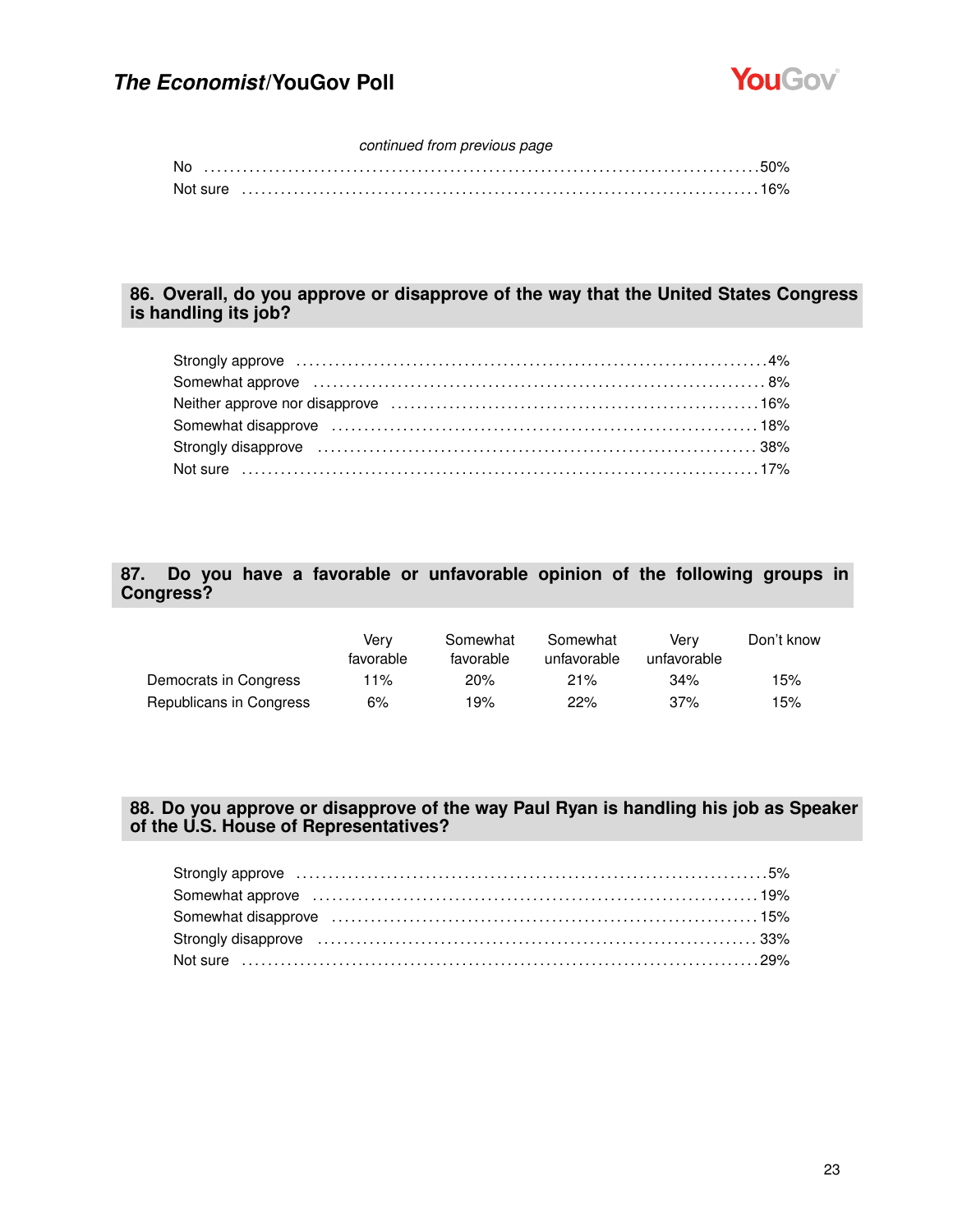

### **89. Do you want the next leader of Republicans in the U.S. House of Representatives to be more or less conservative than Paul Ryan?**

#### **90. Do you have a favorable or an unfavorable opinion of the following people?**

|                      |                   | Some-             | Some-<br>what    |                       |               | Never<br>heard of<br>this |
|----------------------|-------------------|-------------------|------------------|-----------------------|---------------|---------------------------|
|                      | Verv<br>favorable | what<br>favorable | unfavor-<br>able | Very unfa-<br>vorable | Don't<br>know | person                    |
| Jim Jordan           | 8%                | 7%                | 6%               | 10%                   | 22%           | 46%                       |
| Kevin McCarthy       | 5%                | 10%               | 8%               | 14%                   | 24%           | 37%                       |
| <b>Steve Scalise</b> | 12%               | 11%               | 9%               | 13%                   | 23%           | 32%                       |

### **91. Who do you think should lead Republicans in the U.S. House of Representatives?**

| 1 don't care who leads the Republicans in the U.S. House of Representatives 36% |  |
|---------------------------------------------------------------------------------|--|

### **92. Do you approve or disapprove of the way Mitch McConnell is handling his job as Majority Leader of the U.S. Senate?**

| Somewhat approve contain the control of the state of the state of the state of the state of the state of the state of the state of the state of the state of the state of the state of the state of the state of the state of |  |
|-------------------------------------------------------------------------------------------------------------------------------------------------------------------------------------------------------------------------------|--|
| Somewhat disapprove (and the continuum continuum control of the 16%)                                                                                                                                                          |  |
|                                                                                                                                                                                                                               |  |
|                                                                                                                                                                                                                               |  |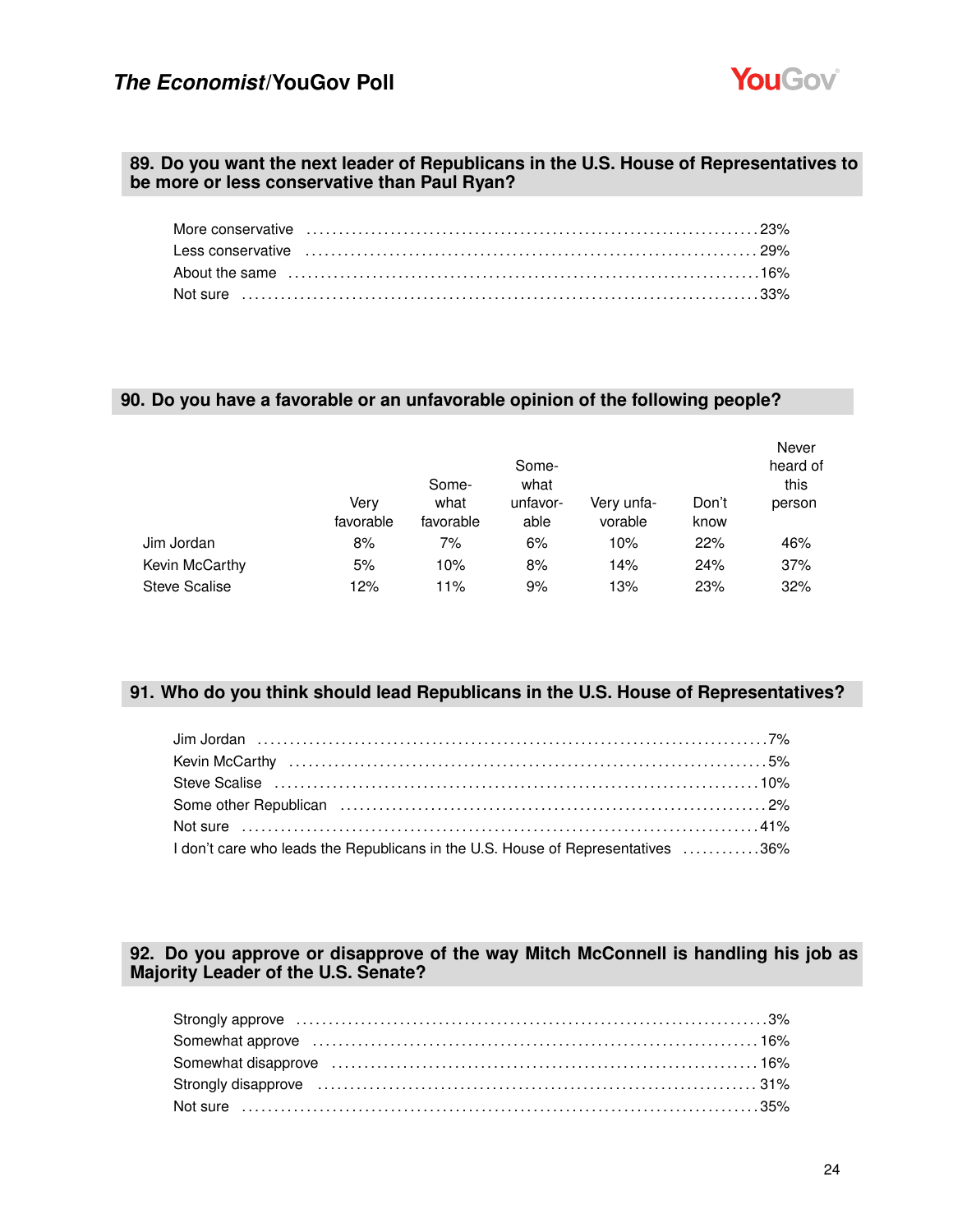

#### **93. Who do you think should lead Republicans in the U.S. Senate?**

| Some other Republican (and according to the control of the control of the control of the control of the control of the control of the control of the control of the control of the control of the control of the control of th |  |
|--------------------------------------------------------------------------------------------------------------------------------------------------------------------------------------------------------------------------------|--|
|                                                                                                                                                                                                                                |  |
| I don't care who leads the Republicans in the U.S. Senate 31%                                                                                                                                                                  |  |

### **94. Do you approve or disapprove of the way Nancy Pelosi is handling her job as the Minority Leader of the U.S. House of Representatives?**

### **95. Who do you think should lead Democrats in the U.S. House of Representatives?**

| Some other Democrat (and the continuum continuum control of the state of the state of the state of the state o |  |
|----------------------------------------------------------------------------------------------------------------|--|
| Not sure ……………………………………………………………………………………25%                                                                   |  |
| 1 don't care who leads the Democrats in the U.S. House of Representatives 26%                                  |  |

### **96. Do you approve or disapprove of the way Chuck Schumer is handling his job as Minority Leader of the U.S. Senate?**

| Somewhat approve (all accordinations) and the set of the set of the set of the set of the set of the set of the set of the set of the set of the set of the set of the set of the set of the set of the set of the set of the  |  |
|--------------------------------------------------------------------------------------------------------------------------------------------------------------------------------------------------------------------------------|--|
|                                                                                                                                                                                                                                |  |
| Strongly disapprove manufactured and the control of the control of the control of the control of the control of the control of the control of the control of the control of the control of the control of the control of the c |  |
|                                                                                                                                                                                                                                |  |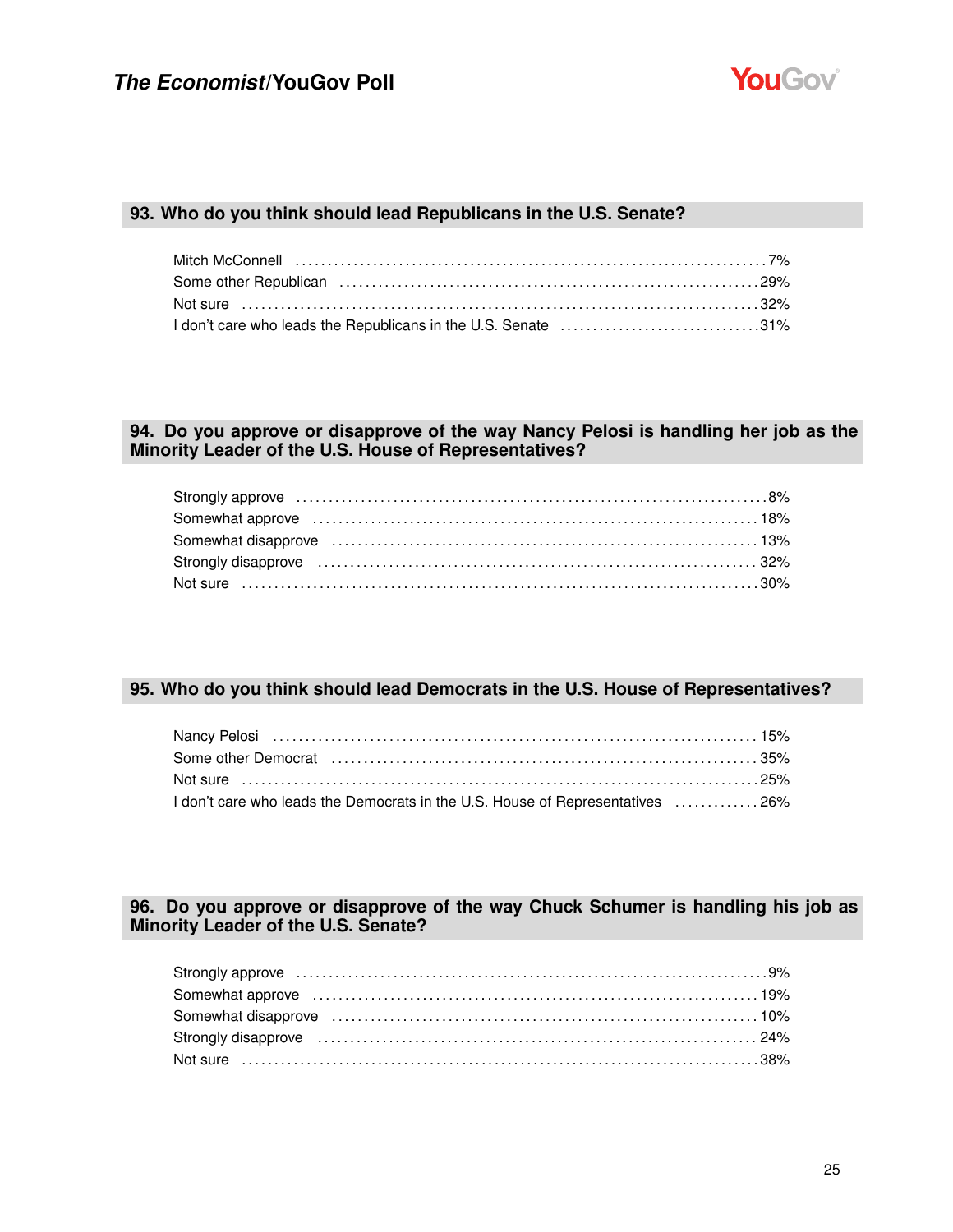

#### **97. Who do you think should lead Democrats in the U.S. Senate?**

| Chuck Schumer (and the content of the content of the content of the content of the content of the content of t |  |
|----------------------------------------------------------------------------------------------------------------|--|
|                                                                                                                |  |
| Not sure ………………………………………………………………………………………30%                                                                  |  |
|                                                                                                                |  |

### **98. Do you think the current Congress has accomplished more or less than Congress usually does at this point in its two-year term?**

### **99. Do you think the current Congress has accomplished more or less than Congress usually does at this point in its two-year term?**

| Not sure …………………………………………………………………………………………26% |  |
|------------------------------------------------|--|

**100. Who is more to blame for Congress achieving less than usual?** *Asked if respondent says Congress accomplished less than usual*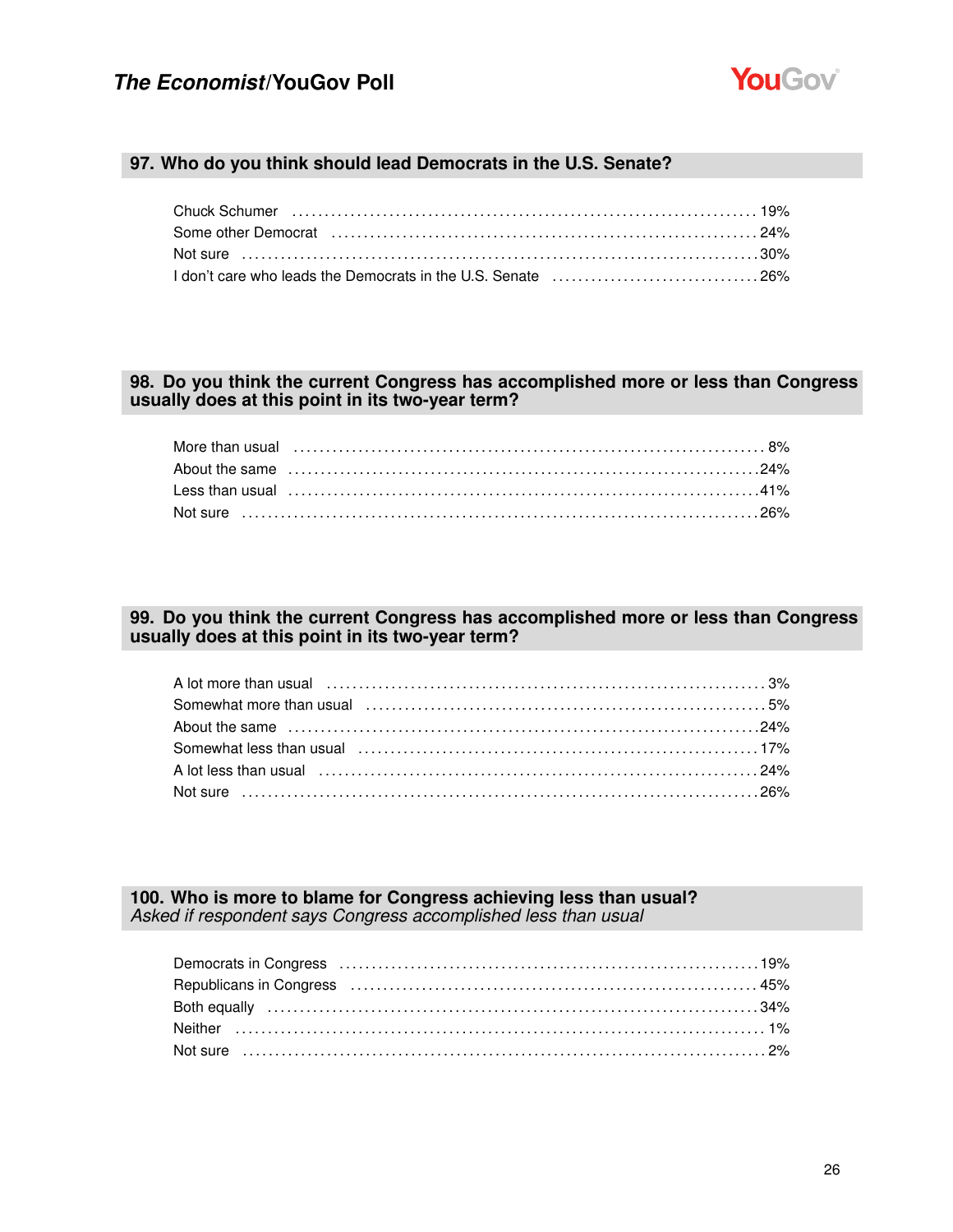

#### **101. Do you wish the candidates who run for Congress this year will be more or less like Donald Trump?**

| Less like Donald Trump (and according to the control of the Donald Trump of the Constanting of the Donald Trump |  |
|-----------------------------------------------------------------------------------------------------------------|--|
|                                                                                                                 |  |

### **102. Overall, do you think the economy is getting better or worse?**

| Not sure ……………………………………………………………………………………15% |  |
|----------------------------------------------|--|

### **103. Do you think the stock market will be higher or lower 12 months from now?**

### **104. Would you say that you and your family are...**

| Not sure ……………………………………………………………………………………11% |  |
|----------------------------------------------|--|

### **105. Is the place where you live owned or rented?**

| continued on the next page |  |
|----------------------------|--|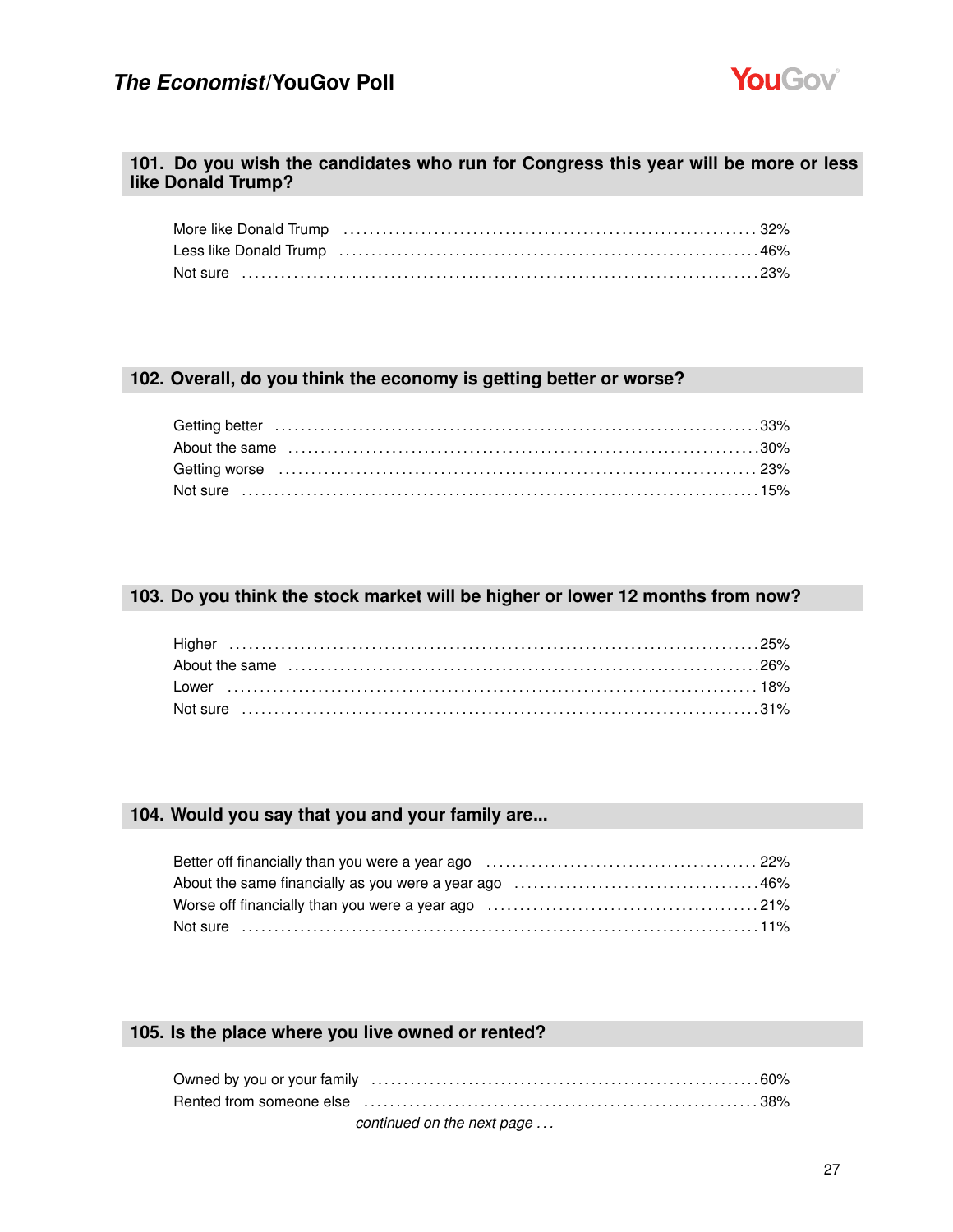

#### *continued from previous page*

Other . . . . . . . . . . . . . . . . . . . . . . . . . . . . . . . . . . . . . . . . . . . . . . . . . . . . . . . . . . . . . . . . . . . . . . . . . . . . . . . . . . . . 2%

#### **106. Do you have a mortgage?**

*Asked of those who own the place where they live*

| <b>No</b> |  |
|-----------|--|

### **107. Six months from now do you think there will be...**

| Not sure …………………………………………………………………………………18% |  |
|---------------------------------------------|--|

### **108. How worried are you about losing your job?**

### **109. If you lost your job, how hard would it be for you to find a new job that paid as much as you are making now?**

| Somewhat hard – It might take a while before I found a job that paid as much. 35% |  |
|-----------------------------------------------------------------------------------|--|
|                                                                                   |  |
| Not sure ……………………………………………………………………………………15%                                      |  |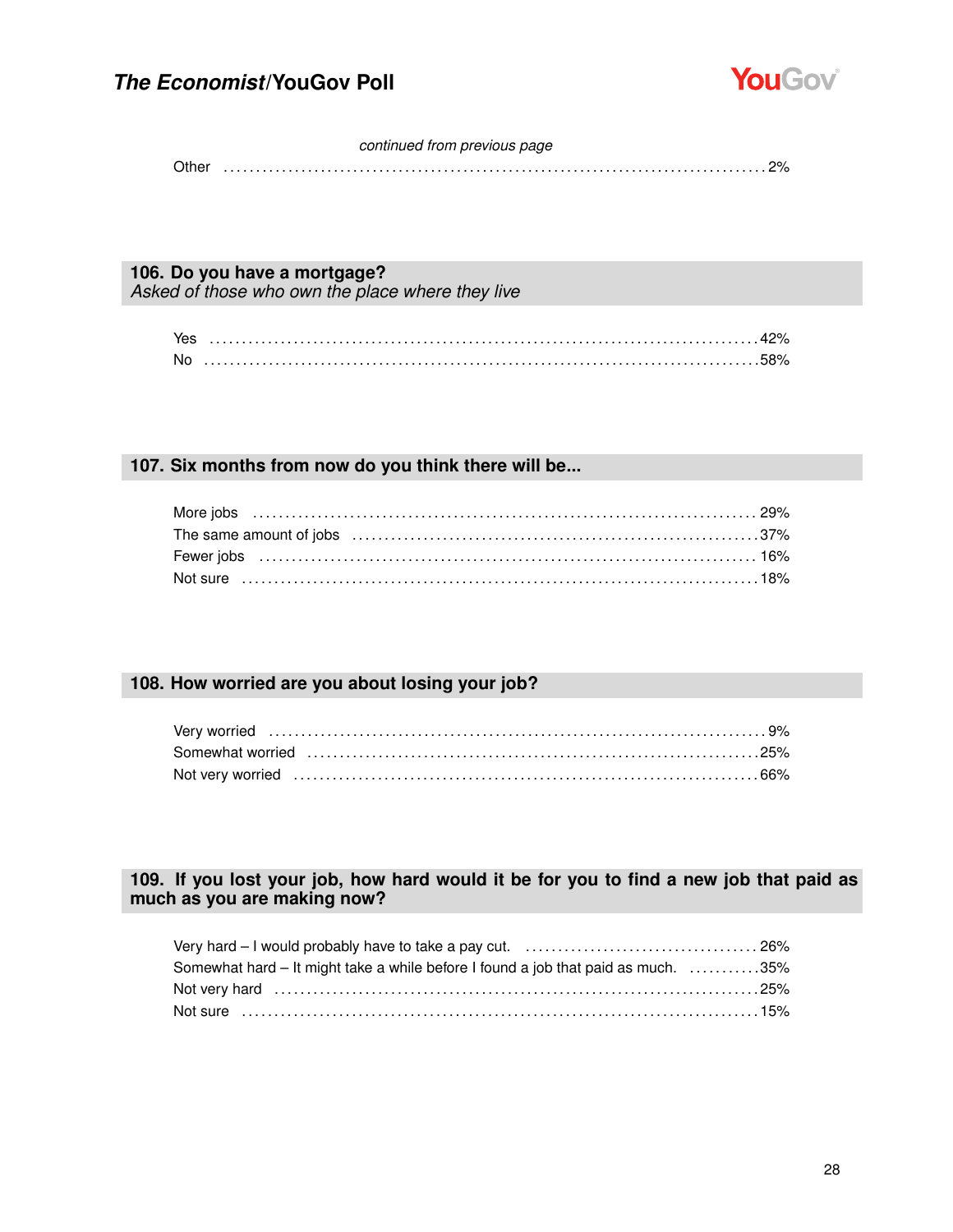

#### 110. How happy would you say you are with your current job?

### 111. Some people seem to follow what's going on in government and public affairs most of the time, whether there's an election going on or not. Others aren't that interested. Would you say you follow what's going on in government and public affairs ...

| 19% Hardly at all encourance entertainment and the Hardly at all entertainment and the Hardly at all |  |
|------------------------------------------------------------------------------------------------------|--|
|                                                                                                      |  |

### 112. In general, how would you describe your own political viewpoint?

#### 113. In general, how would you describe your own political viewpoint?

| Very liberal (11%) very liberal (11%) very liberal (11%) very liberal (11%) very liberal (11%) very liberal (11%) very liberal (11%) very liberal (11%) very liberal (11%) very liberal (11%) very liberal (11%) very liberal |  |
|-------------------------------------------------------------------------------------------------------------------------------------------------------------------------------------------------------------------------------|--|
|                                                                                                                                                                                                                               |  |
|                                                                                                                                                                                                                               |  |
|                                                                                                                                                                                                                               |  |
|                                                                                                                                                                                                                               |  |
|                                                                                                                                                                                                                               |  |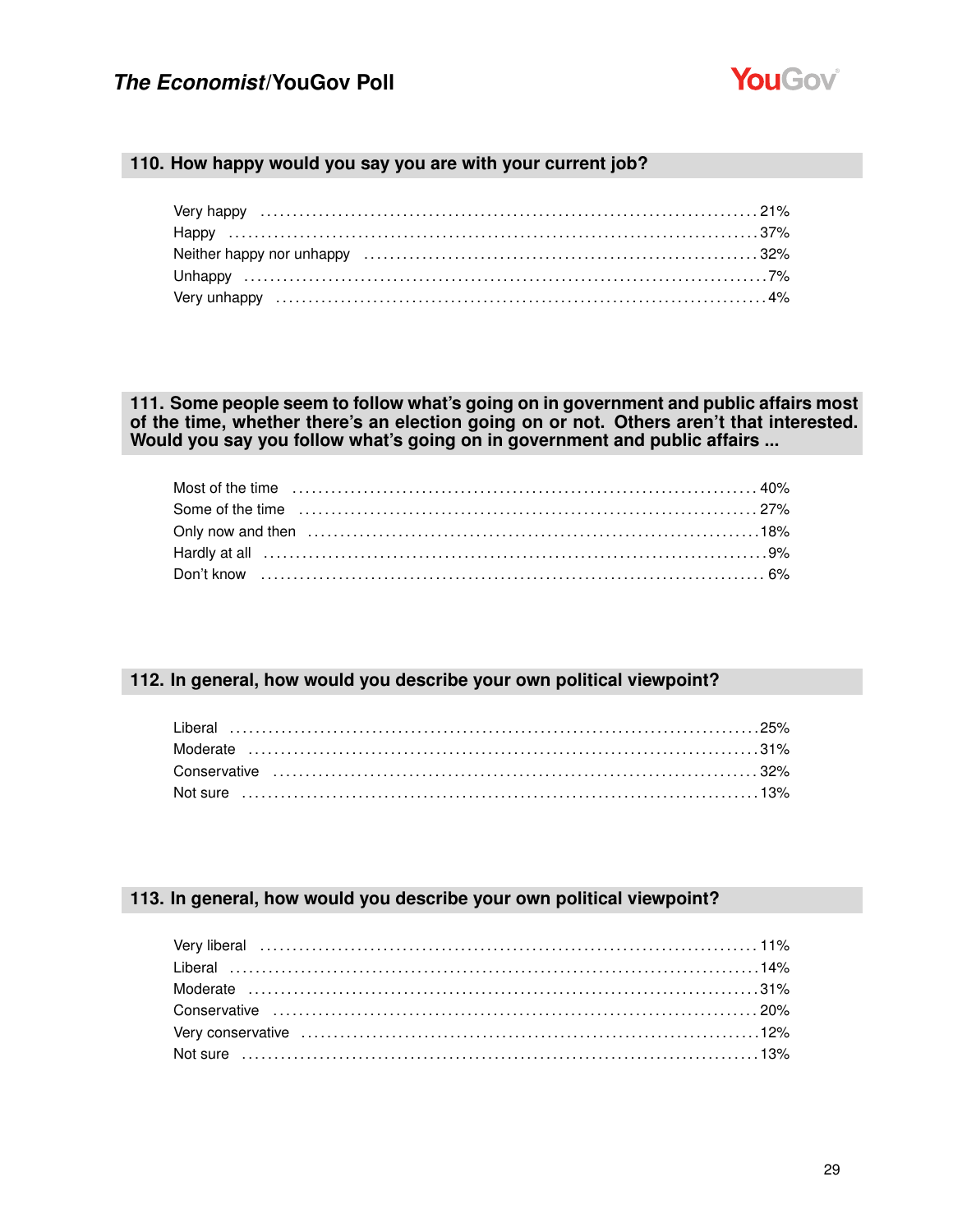

#### **114. Are you registered to vote?**

#### **115. If an election for U.S. Congress were being held today, who would you vote for in the district where you live?** *Asked of registered voters*

The Democratic Party candidate . . . . . . . . . . . . . . . . . . . . . . . . . . . . . . . . . . . . . . . . . . . . . . . . . . . . . . . . 44% The Republican Party candidate . . . . . . . . . . . . . . . . . . . . . . . . . . . . . . . . . . . . . . . . . . . . . . . . . . . . . . . . 37% Other . . . . . . . . . . . . . . . . . . . . . . . . . . . . . . . . . . . . . . . . . . . . . . . . . . . . . . . . . . . . . . . . . . . . . . . . . . . . . . . . . . . . 1% Not sure . . . . . . . . . . . . . . . . . . . . . . . . . . . . . . . . . . . . . . . . . . . . . . . . . . . . . . . . . . . . . . . . . . . . . . . . . . . . . . . . 14% I would not vote . . . . . . . . . . . . . . . . . . . . . . . . . . . . . . . . . . . . . . . . . . . . . . . . . . . . . . . . . . . . . . . . . . . . . . . . . . 3%

**116. If Donald Trump runs for re-election in 2020, would that make you more or less likely to vote the Republican Congressional candidate in the district where you live, or would it have no effect on how you vote?** *Asked of registered voters*

| More likely to vote for the Republican Congressional candidate 27% |  |
|--------------------------------------------------------------------|--|
| Less likely to vote for the Republican Congressional candidate 25% |  |
|                                                                    |  |
|                                                                    |  |

### **117. Did you vote in the 2016 Presidential primary or caucus in your state?** *Asked of registered voters*

| Yes, I voted the Democratic Presidential primary or caucus 36%                                 |  |
|------------------------------------------------------------------------------------------------|--|
| Yes, I voted the Republican Presidential primary or caucus 33%                                 |  |
| No, I did not vote in either the Republican or Democratic Presidential primary or caucus . 23% |  |
|                                                                                                |  |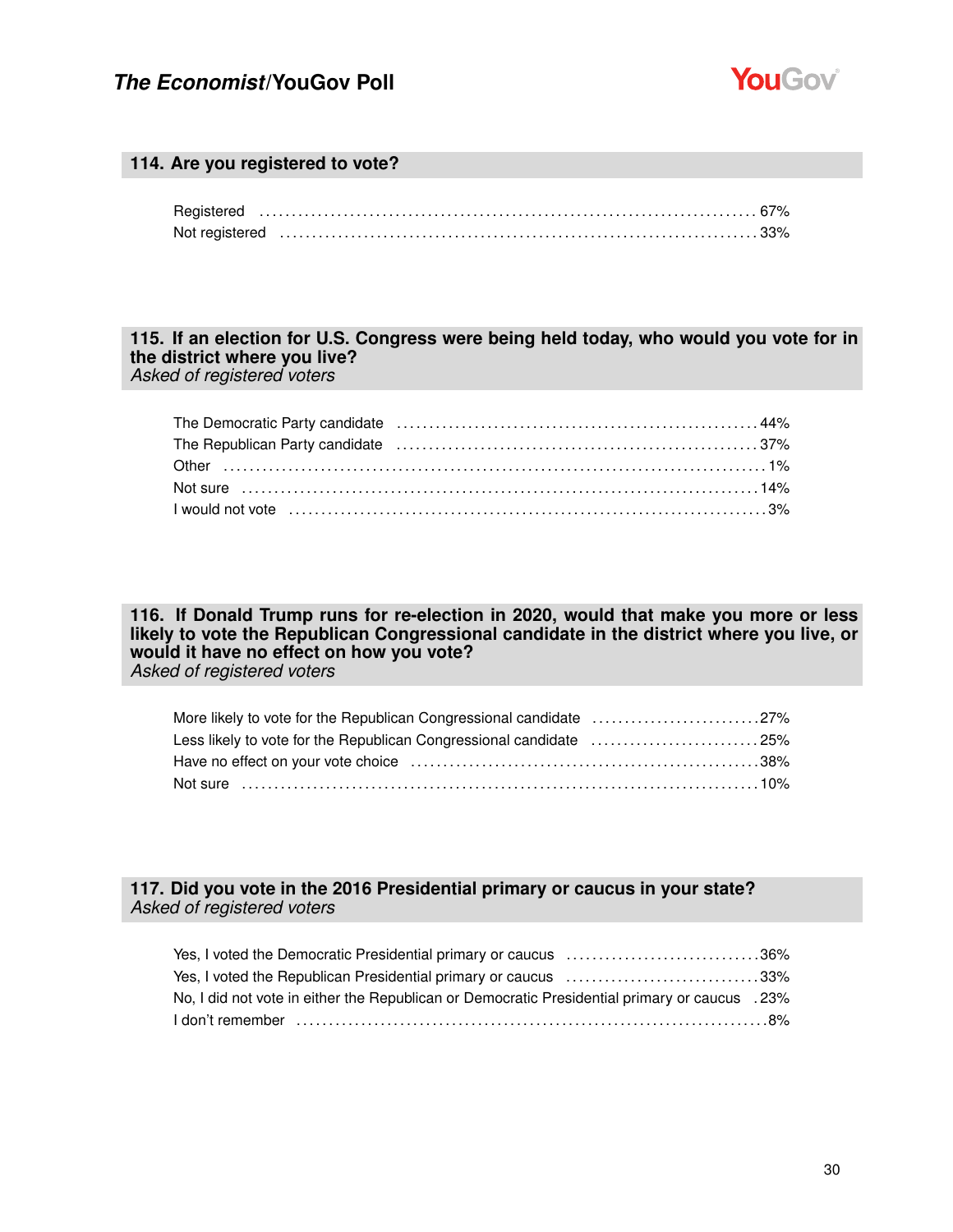

#### **118. Which candidate did you vote for in the 2016 Democratic Presidential primary or caucus in your state?**

*Asked of registered voters who voted in their state's 2016 Democratic Presidential primary or caucus*

| Bernie Sanders (and according to the control of the state of the state of the state of the state of the state o |
|-----------------------------------------------------------------------------------------------------------------|
|                                                                                                                 |

#### **119. Which candidate did you vote for in the 2016 Republican Presidential primary or caucus in your state?**

*Asked of registered voters who voted in their state's 2016 Republican Presidential primary or caucus*

| Donald Trump (a) the contract of the contract of the contract of the contract of the contract of the contract o |  |
|-----------------------------------------------------------------------------------------------------------------|--|
|                                                                                                                 |  |

### **120. Did you vote in the election on Tuesday, November 8, 2016?**

*Asked of registered voters*

| Yes |  |
|-----|--|
| No  |  |

### **121. Who did you vote for in the election for President?**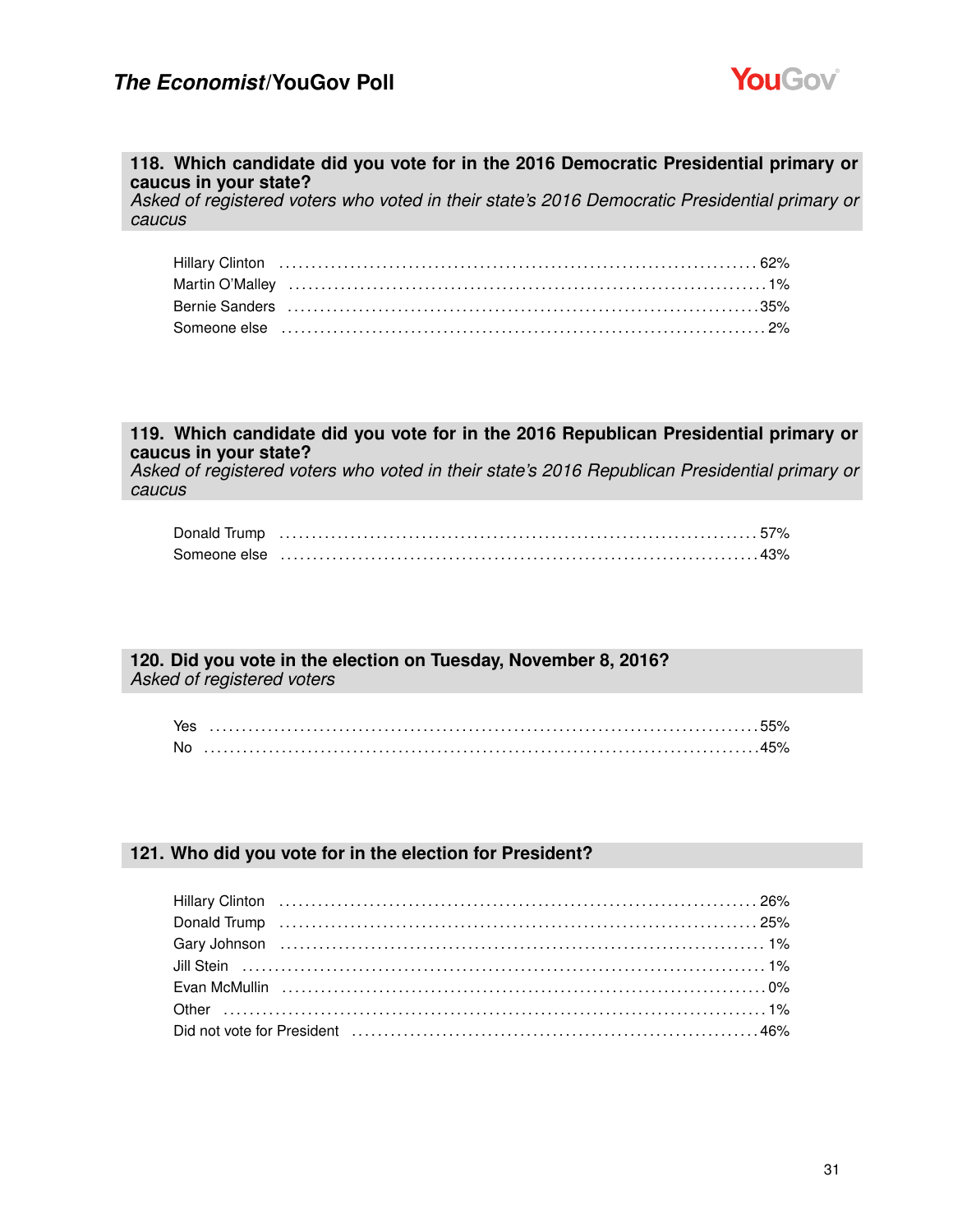

### 122. Generally speaking, do you think of yourself as a ...?

### 123. Generally speaking, do you think of yourself as a ...?

| Not very strong Republican (and the content of the content of the 10%) |  |
|------------------------------------------------------------------------|--|
|                                                                        |  |
|                                                                        |  |

# 124. Which candidate did you vote for in the 2012 Presidential election?<br>Asked of registered voters old enough to vote in 2012

| Other candidate (and intermal continuous control of the candidate of the candidate of the control of the control of the candidate of the candidate of the control of the control of the control of the control of the control |  |
|-------------------------------------------------------------------------------------------------------------------------------------------------------------------------------------------------------------------------------|--|
|                                                                                                                                                                                                                               |  |

### 125. What is your gender?

| Male   |  |  |  |  |  |  |  |  |  |  |  |  |  |  |  |  |  |  |  |  |  |  |  |  |  |  |  |  |  |
|--------|--|--|--|--|--|--|--|--|--|--|--|--|--|--|--|--|--|--|--|--|--|--|--|--|--|--|--|--|--|
| Female |  |  |  |  |  |  |  |  |  |  |  |  |  |  |  |  |  |  |  |  |  |  |  |  |  |  |  |  |  |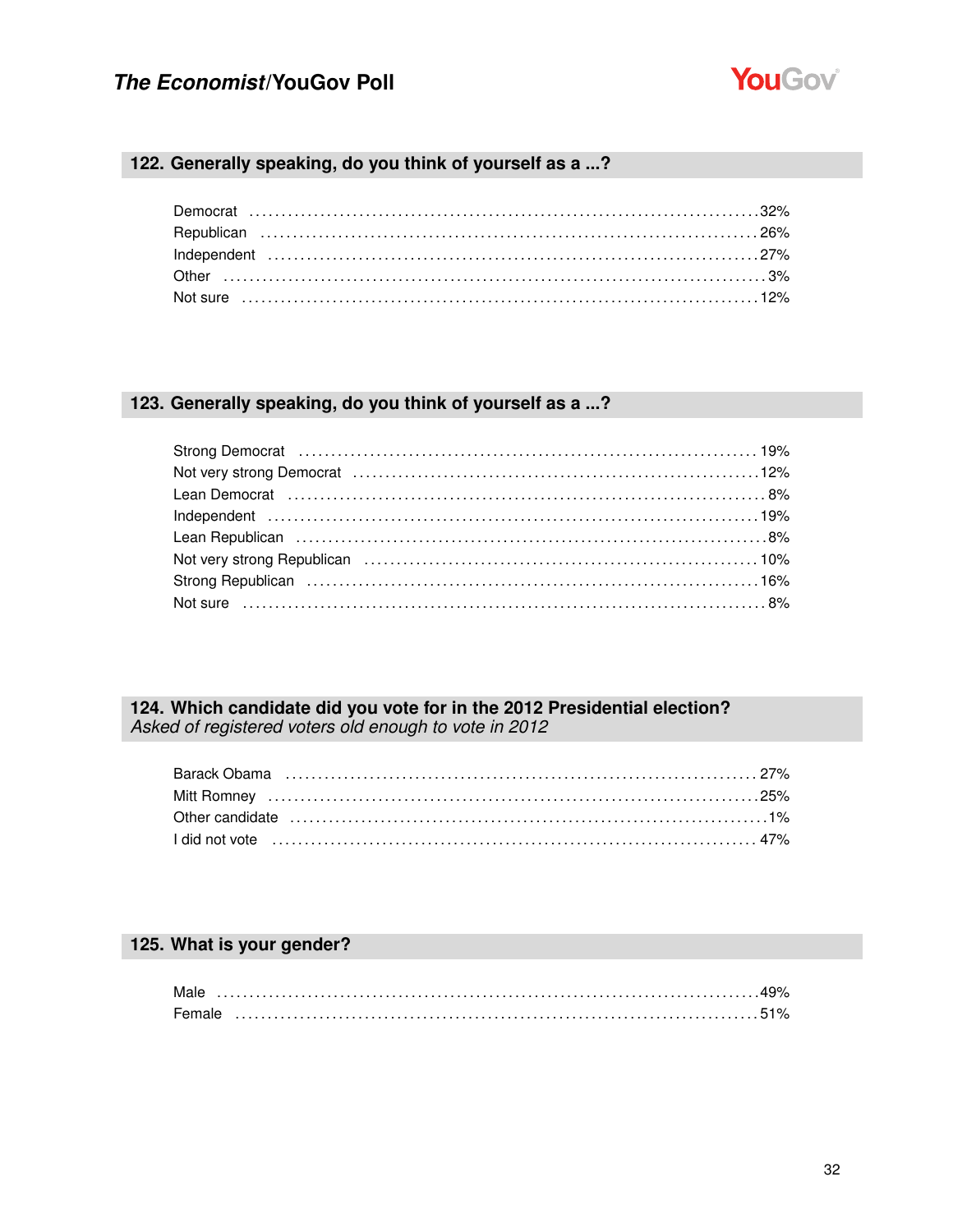

### 126. Respondent age by category

### 127. What racial or ethnic group best describes you?

### 128. What is the highest level of education you have completed?

| Some college (and according to the collection of the collection of the collection of the collection of the collection of the collection of the collection of the collection of the collection of the collection of the collect |  |
|--------------------------------------------------------------------------------------------------------------------------------------------------------------------------------------------------------------------------------|--|
|                                                                                                                                                                                                                                |  |
|                                                                                                                                                                                                                                |  |

### 129. What is your marital status?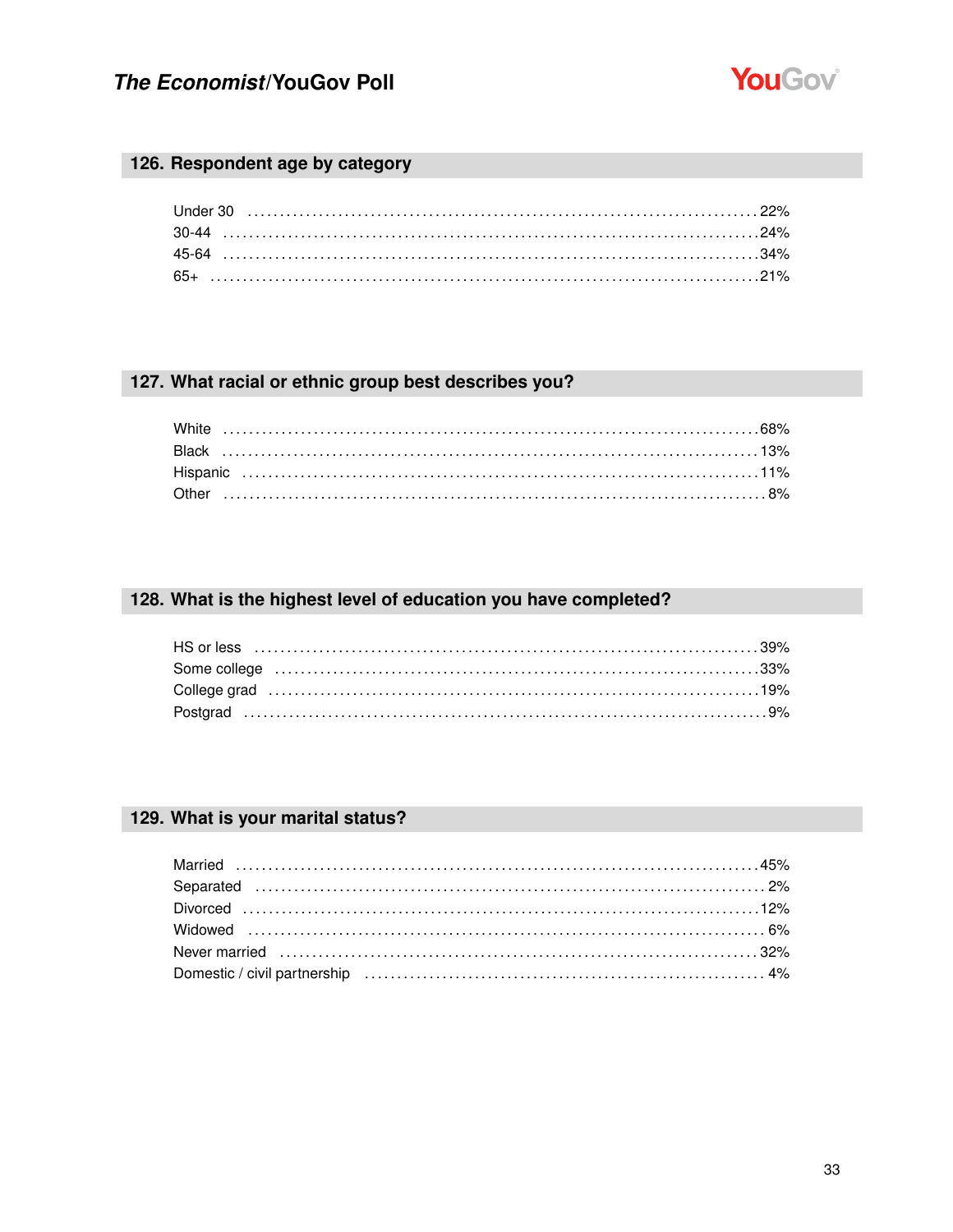

### 130. Are you the parent or guardian of any children under the age of 18?

| Yes       |  |
|-----------|--|
| <b>No</b> |  |

### 131. Calculated from respondent's state of residence

### 132. Which of the following best describes the place where you live?

### 133. Overall, how would you rate your city or town as a place to live?

### 134. Which of the following best describes your current employment status?

| Full-time employed (and according to the control of the control of the control of the control of the control of the control of the control of the control of the control of the control of the control of the control of the c |  |
|--------------------------------------------------------------------------------------------------------------------------------------------------------------------------------------------------------------------------------|--|
|                                                                                                                                                                                                                                |  |
|                                                                                                                                                                                                                                |  |
| continued on the next page                                                                                                                                                                                                     |  |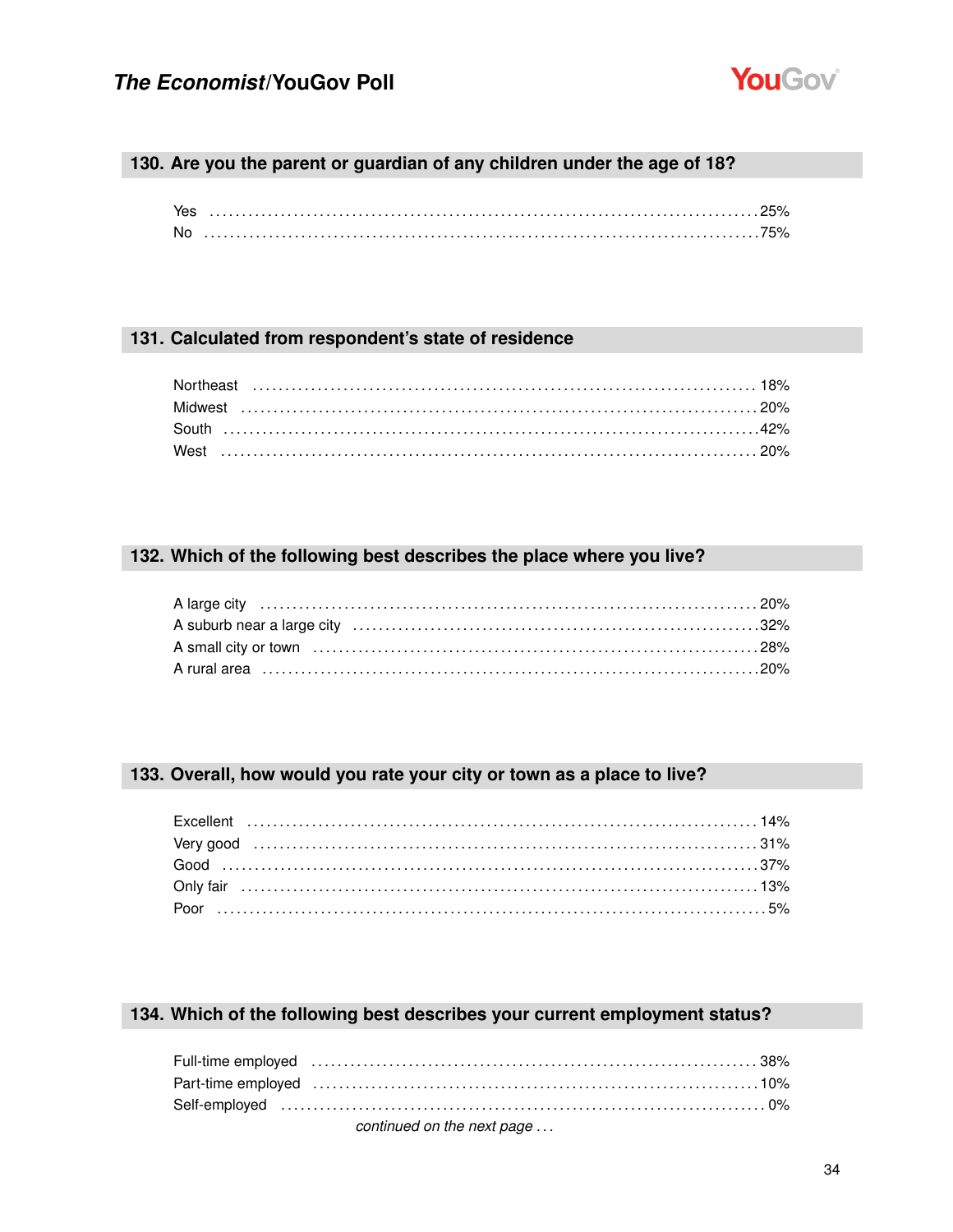

#### *continued from previous page*

| Unemployed or temporarily on layoff (exceptional content in the state of 11%)                                                                                                                                                  |  |
|--------------------------------------------------------------------------------------------------------------------------------------------------------------------------------------------------------------------------------|--|
|                                                                                                                                                                                                                                |  |
| Permanently disabled (and accommunication of the state of the state of the state of the state of the state of the state of the state of the state of the state of the state of the state of the state of the state of the stat |  |
|                                                                                                                                                                                                                                |  |
|                                                                                                                                                                                                                                |  |

#### **135. Thinking back over the last year, what was your family's annual income?**

### **136. We'd like to know whether you or someone in your immediate family is currently serving or has ever served in the U.S. military. Immediate family is defined as your parents, siblings, spouse, and children. Please check all boxes that apply.**

#### **137. Are you or is someone in your household a member of a labor union?**

| Yes, household member is encourance and the control of the system of the S% of the S% of the S% of the S% of the S% of the S% of the S% of the S% of the S% of the S% of the S% of the S% of the S% of the S% of the S% of the |  |
|--------------------------------------------------------------------------------------------------------------------------------------------------------------------------------------------------------------------------------|--|
|                                                                                                                                                                                                                                |  |

#### **138. How important is religion in your life?**

Very important . . . . . . . . . . . . . . . . . . . . . . . . . . . . . . . . . . . . . . . . . . . . . . . . . . . . . . . . . . . . . . . . . . . . . . . . . . 36%

*continued on the next page . . .*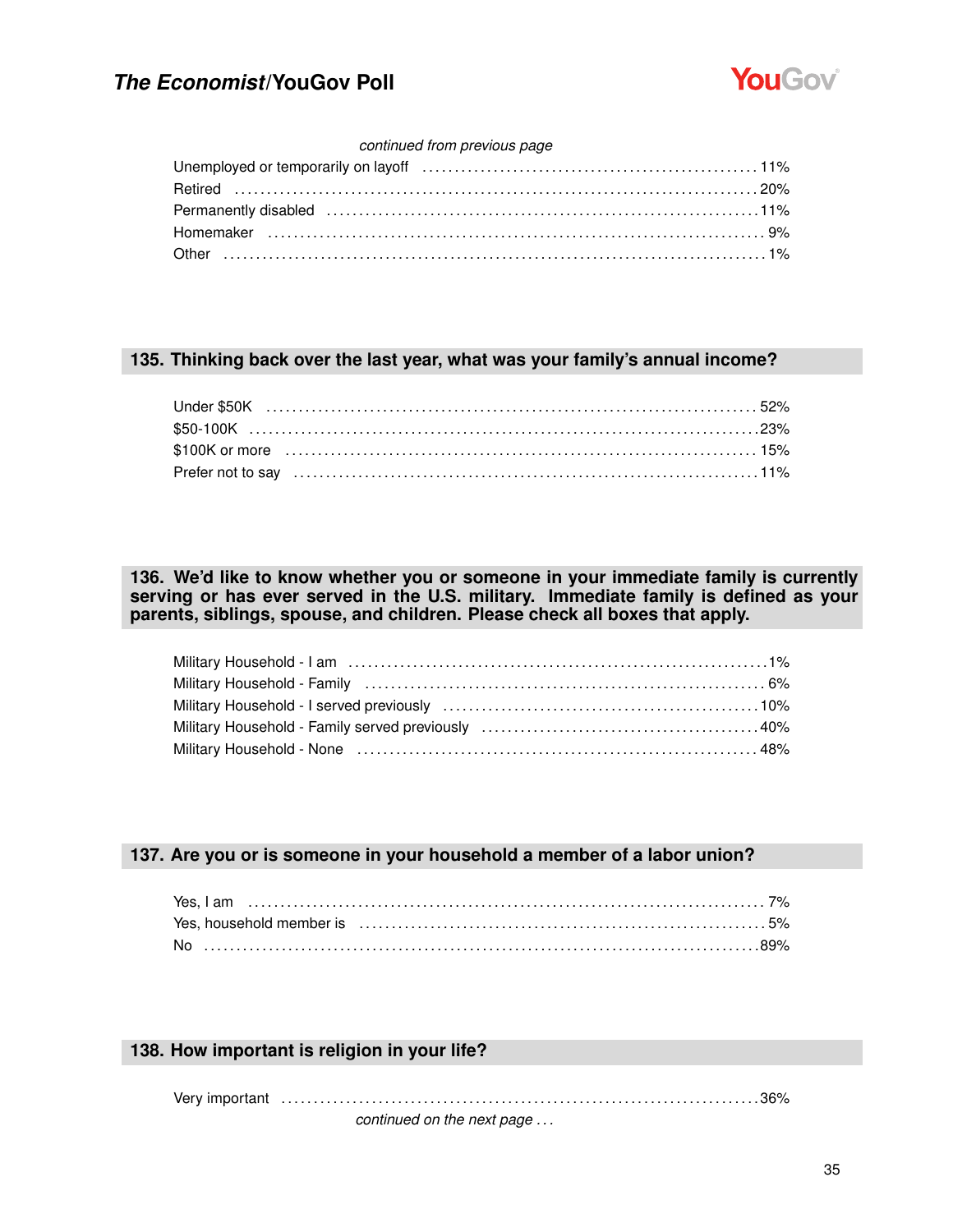

### continued from previous page

| Not at all important (all intervent in the control of the control of the control of the control of the control of the control of the control of the control of the control of the control of the control of the control of the |  |
|--------------------------------------------------------------------------------------------------------------------------------------------------------------------------------------------------------------------------------|--|

### 139. Aside from weddings and funerals, how often do you attend religious services?

### 140. Would you describe yourself as a "born-again" or evangelical Christian, or not?

| Yes       |  |
|-----------|--|
| <b>No</b> |  |

### 141. People practice their religion in different ways. Outside of attending religious services, how often do you pray?